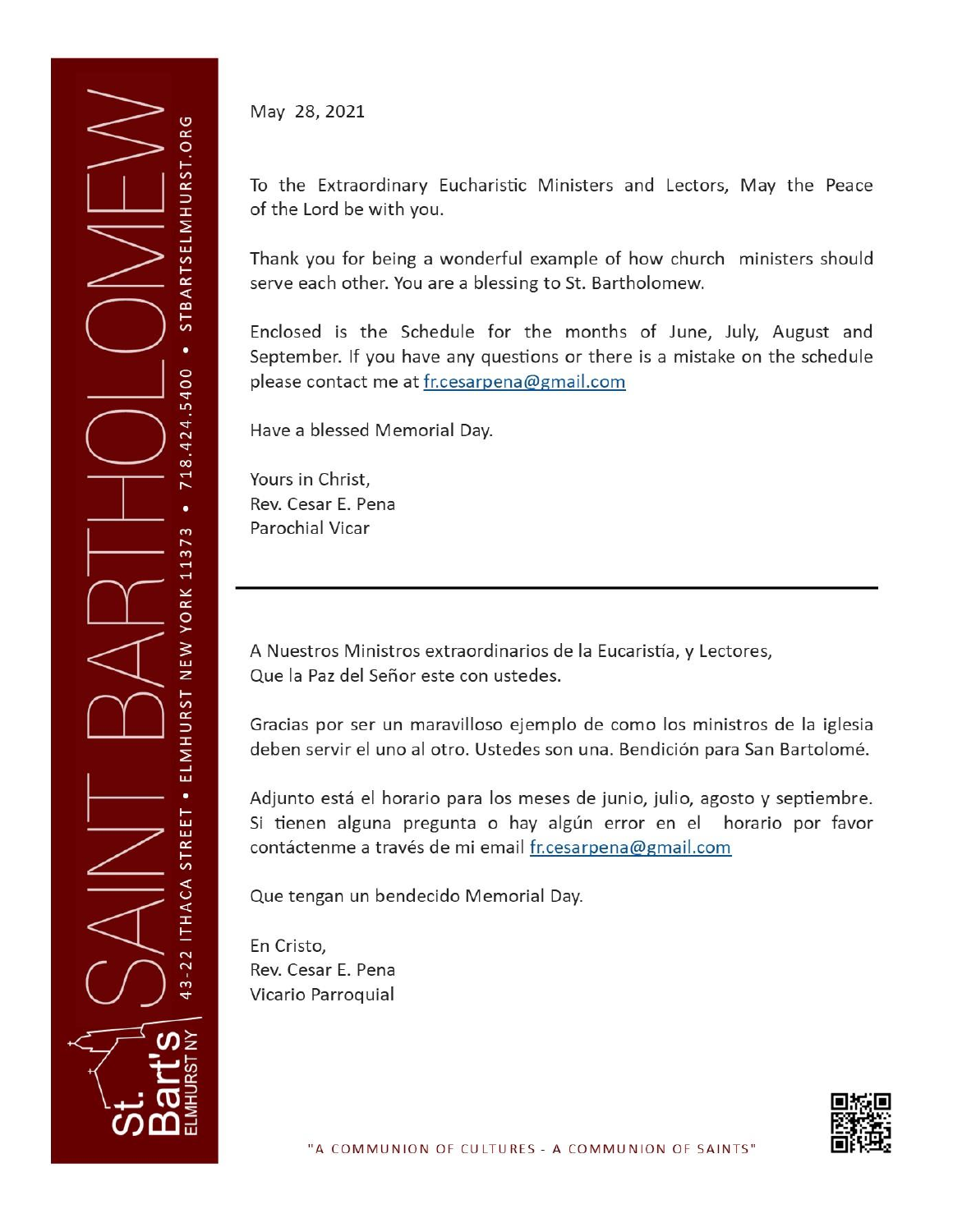| <b>MINISTROS DE LA EUCARISTIA</b> |                  |              |                                |
|-----------------------------------|------------------|--------------|--------------------------------|
| <b>ALBERTA</b>                    | SANCHEZ          | 917-600-5494 | ALBERTASANCHEZ10026@GMAIL.COM  |
| <b>AMAPOLA</b>                    | ALVAREZ          | 347-510-5157 | <b>JIMMYDYLAN@VERIZON.NET</b>  |
| <b>BERLINDA</b>                   | RAMIREZ          | 347-446-8146 | BERLINDARAMIREZ128@GMAIL.COM   |
| <b>BLANCA</b>                     | ARBITO           | 347-784-7709 | ARBITOBLANCA@GMAIL.COM         |
| <b>BERTHA</b>                     | ALULEMA          | 646-331-8886 | BETHY61@LIVE.COM               |
| <b>CECILIA</b>                    | <b>DOMINGUEZ</b> | 347-819-0688 | CECILIANAVOR5@GMAIL.COM        |
| <b>DOLORES</b>                    | VARGAS           | 718-779-0798 | DOLORESVARGASROSARIO@GMAIL.COM |
| <b>ELSA</b>                       | ESCALA           | 646-972-6031 | <b>NONE</b>                    |
| <b>FIORELA</b>                    | <b>MENENDEZ</b>  | 917-698-8518 | FNMENENDEZ@GMAIL.COM           |
| <b>FIDELIA</b>                    | GONZALEZ         | 347-617-1427 | GFIDE28@GMAIL.COM              |
| <b>FRANCISCO</b>                  | ALONZO           | 646-573-8846 |                                |
| <b>GRACE</b>                      | DE LA ROSA       | 718-429-1578 | GRACEDC2@VERIZON.NET           |
| <b>JAIME</b>                      | <b>ROSA</b>      | 917-992-1426 | Cucuso777@gmail.com            |
| <b>GLORIA</b>                     | <b>ROSA</b>      | 718-899-3183 | CUCUSA777@GMAIL.COM            |
| <b>IVAN</b>                       | DOMINGUEZ        | 347-821-1370 | IVANSITO619@YAHOO.COM          |
| <b>IRMA</b>                       | <b>BRUNO</b>     | 646-305-3906 | JUANBRUNO4274@GMAIL.COM        |
| <b>JIMMY</b>                      | <b>PADILLA</b>   | 718-458-6701 | <b>JIMMYDYLAN@VERIZON.NET</b>  |
| <b>JUAN</b>                       | <b>BRUNO</b>     | 718-662-3906 | JUANBRUNO4274@GMAIL.COM        |
| JOSE A.                           | LOPEZ            | 347-965-2833 | .uzalexmo@hotmail.com          |
| LUIS                              | CHAUCA           | 347-830-0850 | <b>NONE</b>                    |
| LUISA                             | ALONZO           | 917-455-0872 |                                |
| LUZ                               | ROSARIO          | 347-583-5941 | LUZROSARIO19@HOTMAIL.COM       |
| <b>LOURDES</b>                    | FERNANDEZ        | 561-632-1148 | <b>NONE</b>                    |
| <b>MARGARITA</b>                  | VALENCIA         | 718-458-2985 | LEOMAR65@AOL.COM               |
| <b>MARIA</b>                      | VASQUEZ          | 347-400-0410 | MARIAGONZALEZZ3010@GMAIL.COM   |
| <b>MARIA</b>                      | CARCHI           | 347-827-8269 | <b>NONE</b>                    |
| <b>NANCY</b>                      | LOPEZ            | 347-665-6091 | BEATRIZ.LPZ12@GMAIL.COM        |
| PATRICIO                          | VALENCIA         | 718-928-4968 | BILENC@AOL.COM                 |
| ROXANA                            | ACEITUNO         | 917-373-0230 | ROXYACEITUNO50@GMAIL.COM       |
| <b>SANTOS</b>                     | RAMIREZ          | 347-334-2419 | SANTOSRAMIREZ2763@GMAIL.COM    |
| ISEGUNDO                          | RAMON            | 646-842-3051 | RAMONSEGUNDO347@GMAIL.COM      |
| ZOILA                             | DE JUANA         | 718-803-1890 |                                |
|                                   |                  |              |                                |

| <b>EUCHARISTIC MINISTERS</b> |                 |              |                                |
|------------------------------|-----------------|--------------|--------------------------------|
| <b>CONNIE</b>                | <b>OGATIS</b>   | 347-242-2172 | CONNIEOGATIS@GMAIL.COM         |
| ELLEN                        | SAWTELL         | 917-584-8841 | ELLEN45475@GMAIL.COM           |
| <b>FERNANDA</b>              | <b>GHISO</b>    | 347-645-7722 | MARIA.FER.GHISO@GMAIL.COM      |
| <b>JASON</b>                 | <b>GALINDO</b>  | 929-499-4757 | JASONL8811@YAHOO.COM           |
| <b>JULIANITA</b>             | <b>TAMRIN</b>   | 917-660-1898 | <b>JULIANITA.TAN@GMAIL.COM</b> |
| <b>LOUISE</b>                | <b>LINGAT</b>   | 917-373-3901 | LOUISEMLINGAT@GMAIL.COM        |
| <b>MARIE TESS</b>            | <b>ATORDIDO</b> | 718-440-5159 | MATESSATORDIDO@YAHOO.COM       |
| <b>MERCEDES</b>              | JUNA            | 917-312-9764 | MJUNA1@YAHOO.COM               |
| <b>MILA</b>                  | PRANADA         | 347-639-5672 | MILA.PRANADA@GMAIL.COM         |
| <b>NORMA</b>                 | <b>PIECYK</b>   | 718-335-9347 | NPIECYK@YAHOO.COM              |
| <b>NORMA</b>                 | <b>ESPIRITU</b> | 917-952-4349 | MINGGAY1021@GMAIL.COM          |
| <b>OFELIA</b>                | SANTOS          | 917-508-2692 | JULIEDOCTOR1213@GMAIL.COM      |
| <b>SANDRA</b>                | MUÑOZ           | 917-586-7632 | SMUNOZ@VERIZON.NET             |
| <b>SUZETTE</b>               | <b>DESPA</b>    | 917-821-7842 | MASU901@AOL.COM                |
| <b>THERESA</b>               | JOY ANN UY      | 347-420-7807 | THERESA JUY@YAHOO.COM          |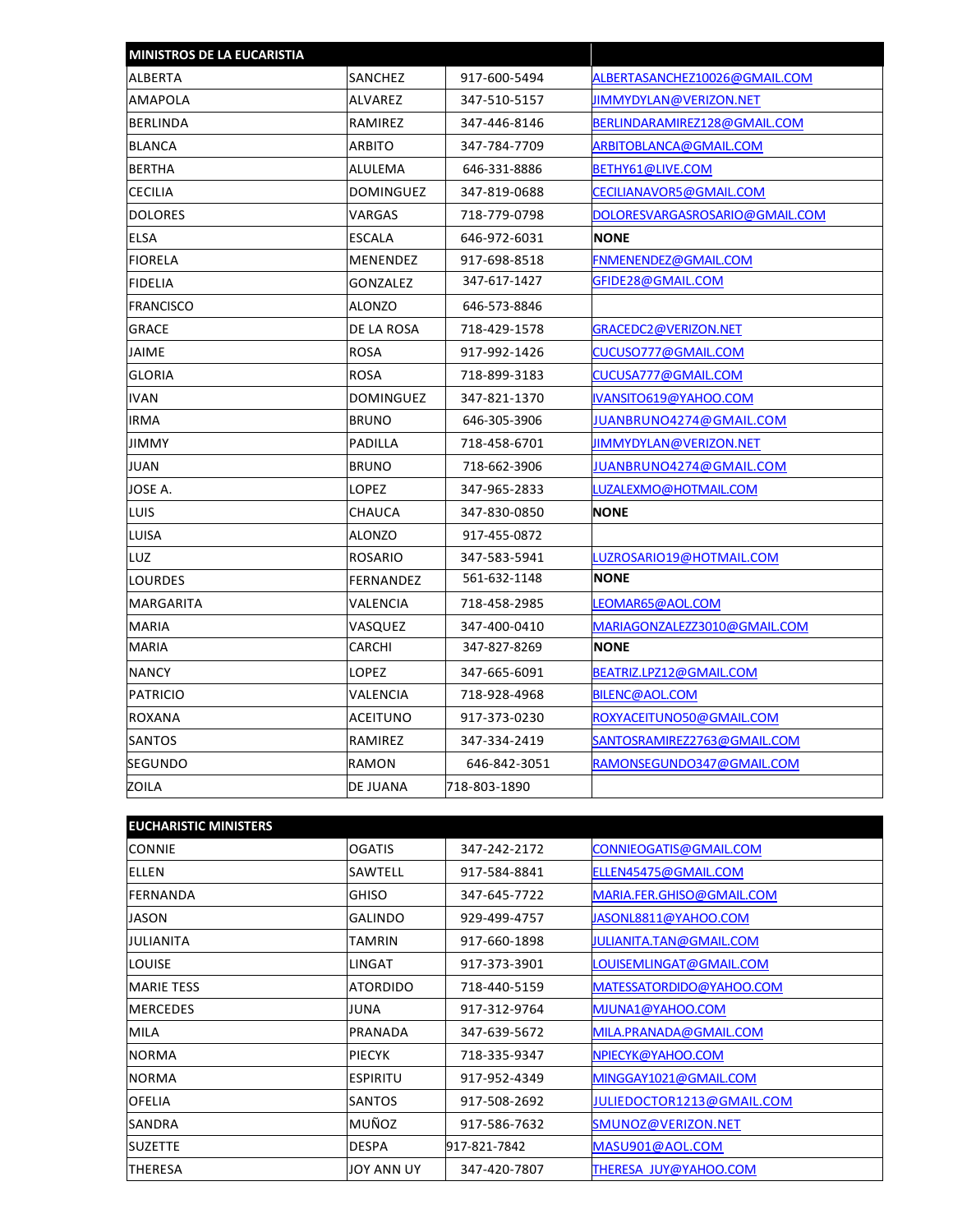| <b>ENGLISH LECTORS</b> |                 |              |                             |
|------------------------|-----------------|--------------|-----------------------------|
| AMY                    | CARPENA         | 929-320-4722 | MAYARNOLD1965@GMAIL.COM     |
| <b>ANNE</b>            | CORRIGAN        | 718-478-3979 | OURLITTLEANNIE@GMAIL.COM    |
| <b>BRANDON</b>         | CABRERA         | 347-306-7951 | BRANDONC.3501@GMAIL.COM     |
| <b>DAVE</b>            | CARPENA         | 347-892-0939 | A2DCARPENA@GMAIL.COM        |
| <b>DAVID</b>           | <b>VINLUAN</b>  | 917-500-6591 | <b>JDQVINLUAN@YAHOO.COM</b> |
| <b>DAVID</b>           | <b>CHAU</b>     | 917-620-6100 | DAVECHAU@AOL.COM            |
| <b>DESIRE</b>          | MARULANDA       | 267-664-7572 | DESIMENENDEZ@GMAIL.COM      |
| <b>DONNA</b>           | <b>REALE</b>    | 718-496-1419 | <b>REALED@STJOHNS.EDU</b>   |
| <b>JULIANITA</b>       | <b>TAMRIN</b>   | 917-660-1898 | JULIANITA.TAN@GMAIL.COM     |
| <b>LOUISE</b>          | LINGAT          | 917-373-3901 | LOUISEMLINGAT@GMAIL.COM     |
| <b>MARIE TESS</b>      | <b>ATORDIDO</b> | 718-440-5159 | MATESSATORDIDO@YAHOO.COM    |
| <b>MARYANNE</b>        | <b>DIOQUINO</b> | 917-952-2724 | MARYANNE.DIOQUINO@GMAIL.COM |
| MAGDALENE              | <b>GOMES</b>    | 646-961-0236 | <b>TULIKRIS@YAHOO.COM</b>   |
| <b>SANDRA</b>          | MUÑOZ           | 917-586-7632 | SMUNOZ@VERIZON.NET          |

| <b>LECTORES ESPANOL</b> |                 |              |                              |
|-------------------------|-----------------|--------------|------------------------------|
| <b>ALFREDO</b>          | <b>TUBAC</b>    | 929-272-9851 | NENEDINAL8022@YAHOO.ES       |
| ANA                     | ZUMBA           | 347-730-9646 | ANA.ZUMBA04@GMAIL.COM        |
| <b>ARTURO</b>           | SANCHEZ         | 347-393-4189 | ARTUROATSAGE1215@GMAIL.COM   |
| <b>BERLINDA</b>         | RAMIREZ         | 347-446-8146 | BERLINDARAMIREZ@GMAIL.COM    |
| <b>ELSA</b>             | <b>ESCALA</b>   | 646-972-6031 | <b>NONE</b>                  |
| <b>GRACE</b>            | DE LA ROSA      | 718-429-1578 | GRACEDC2@VERIZON.NET         |
| <b>INES</b>             | NUÑEZ           | 347-301-0121 | IGARNUNEZ@GMAIL.COM          |
| <b>JENNY</b>            | <b>ESTRADA</b>  | 718-565-2537 | jenny19m48@gmail.com         |
| <b>JIMMY</b>            | <b>PADILLA</b>  | 718-458-6701 | JIMMYDYLAN@VERIZON.NET       |
| <b>JOHANNA</b>          | PINEDA          | 347-510-8024 | JOWYPINEDA@HOTMAIL.COM       |
| <b>LUZ</b>              | <b>MORENO</b>   | 347-303-0637 | LUZALEXMO@HOTMAIL.COM        |
| <b>MANUEL</b>           | <b>GONZALEZ</b> | 347-319-8226 | MANUELGONZALEZ0622@GMAIL.COM |
| <b>MARCIAL</b>          | <b>ROLDAN</b>   | 718-779-4495 | MARCHELINOROL@YAHOO.COM      |
| <b>MARIA</b>            | <b>MENTADO</b>  | 718-916-0336 | MARIAMENTADO7@GMAIL.COM      |
| <b>MARTHA</b>           | <b>MARTINEZ</b> | 917-721-0999 | MARTHALDG.MARTINEZ@GMAIL.COM |
| <b>MERCEDES</b>         | <b>RAMOS</b>    | 347-813-5795 | MERCYZARATE@AOL.COM          |
| OSCAR F.                | <b>OSORIO</b>   | 347-355-5521 | KAJONCLA@HOTMAIL.COM         |
| PABLO                   | <b>NAVAS</b>    | 347-542-6807 | NAVASP55593@YAHOO.COM        |
| <b>ROCIO</b>            | <b>RENDON</b>   | 347-860-0926 | FANNYMILY@AOL.COM            |
| <b>ROSA</b>             | <b>MONTERO</b>  | 347-832-7141 | ROSA.MONTERO80@GMAIL.COM     |
| <b>VICTORIA</b>         | <b>TERAN</b>    | 347-612-7172 | VTOOTHFAIRY58@GMAIL.COM      |
| <b>ZOILA</b>            | DE JUANA        | 718-803-1890 |                              |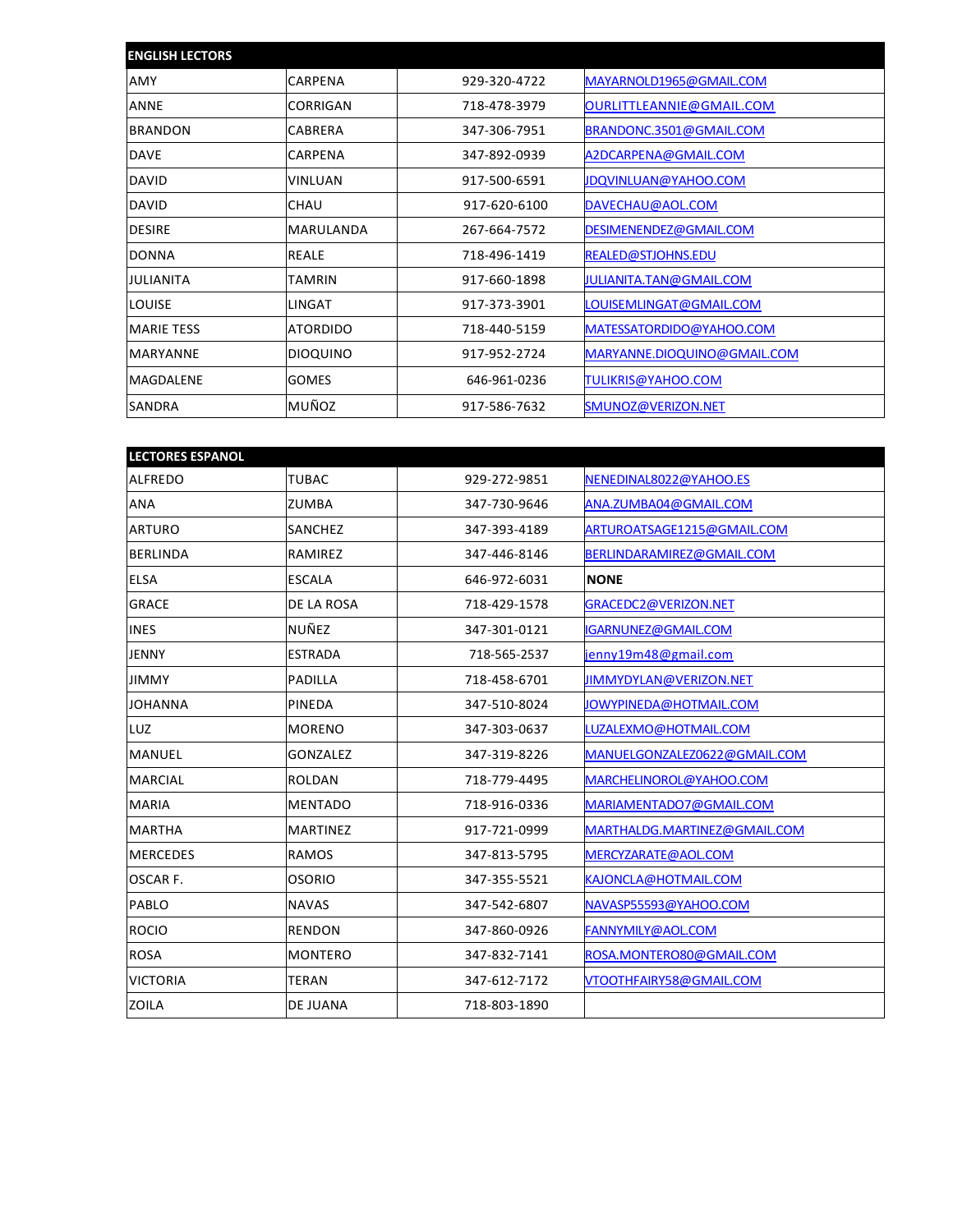| <b>SATURDAY JUNE 5</b> |                         |         |                                                                       |  |
|------------------------|-------------------------|---------|-----------------------------------------------------------------------|--|
|                        | <b>LECTOR</b>           |         | <b>EUCARISTIC MINISTERS</b>                                           |  |
| 5:00 PM                | <b>JULIANITA TAMRIN</b> | 5:00 PM | <b>JULIANITA TAMRIN</b><br><b>CONNIE OGATIS</b>                       |  |
| 6:30 PM                | <b>BERLINDA REMIREZ</b> | 6:30 PM | <b>BERLINDA RAMIREZ</b><br><b>SANTOS RAMIREZ</b><br><b>JOSE LOPEZ</b> |  |

| <b>SUNDAY JUNE 6</b>      |                          |                           |                                                                               |
|---------------------------|--------------------------|---------------------------|-------------------------------------------------------------------------------|
|                           | <b>LECTOR</b>            |                           | <b>EUCARISTIC MINISTERS</b>                                                   |
| 8:00 AM                   | <b>ELSA ESCALA</b>       | 8:00 AM                   | AMAPOLA ALVAREZ<br><b>ALBERTA SANCHEZ</b><br><b>DOLOREZ VARGAS</b>            |
| 8:30 AM<br><b>CHAPEL</b>  | <b>AMY CARPENA</b>       | 8:30 AM<br><b>CHAPEL</b>  | <b>OFELIA SANTOS</b><br><b>SANDY MUNOZ</b>                                    |
| 10:00 AM                  | <b>DONNA REALE</b>       | 10:00 AM                  | <b>MILA PRANADA</b><br><b>NORMA ESPIRITU</b>                                  |
| 10:00 AM<br><b>CHAPEL</b> | <b>VICTORIA TERAN</b>    | 10:00 AM<br><b>CHAPEL</b> | <b>IVAN DOMINGUEZ</b><br><b>CECILIA DOMINGUEZ</b><br><b>BLANCA ARBITO</b>     |
| 11:30 AM                  | <b>GRACE DE LA ROSA</b>  | 11:30 AM                  | <b>GRACE DE LA ROSA</b><br>PATRICIO VALENCIA<br><b>MARGARITA VALENCIA</b>     |
| 11:30 AM<br><b>CHAPEL</b> | <b>DAVID CHAU</b>        | 11:30 AM<br><b>CHAPEL</b> | <b>ELLEN SAWTELL</b><br><b>FERNANDA GHISO</b>                                 |
| 1:00 PM                   | <b>ARTURO SANCHEZ</b>    | 1:00 PM                   | DCN. DANIEL<br><b>MARIA CARCHI</b><br><b>JAIME ROSA</b><br><b>GLORIA ROSA</b> |
| 5:00 PM                   | <b>MARYANNE DIOQUINO</b> | 5:00 PM                   | MARIE TESS ATORDIDO<br><b>MERCEDES JUNA</b>                                   |
| 6:30 PM                   | ANA ZUMBA                | 6:30 PM                   | <b>NANCY LOPEZ</b><br>MARIA VASQUEZ<br>ZOILA DE JUANA                         |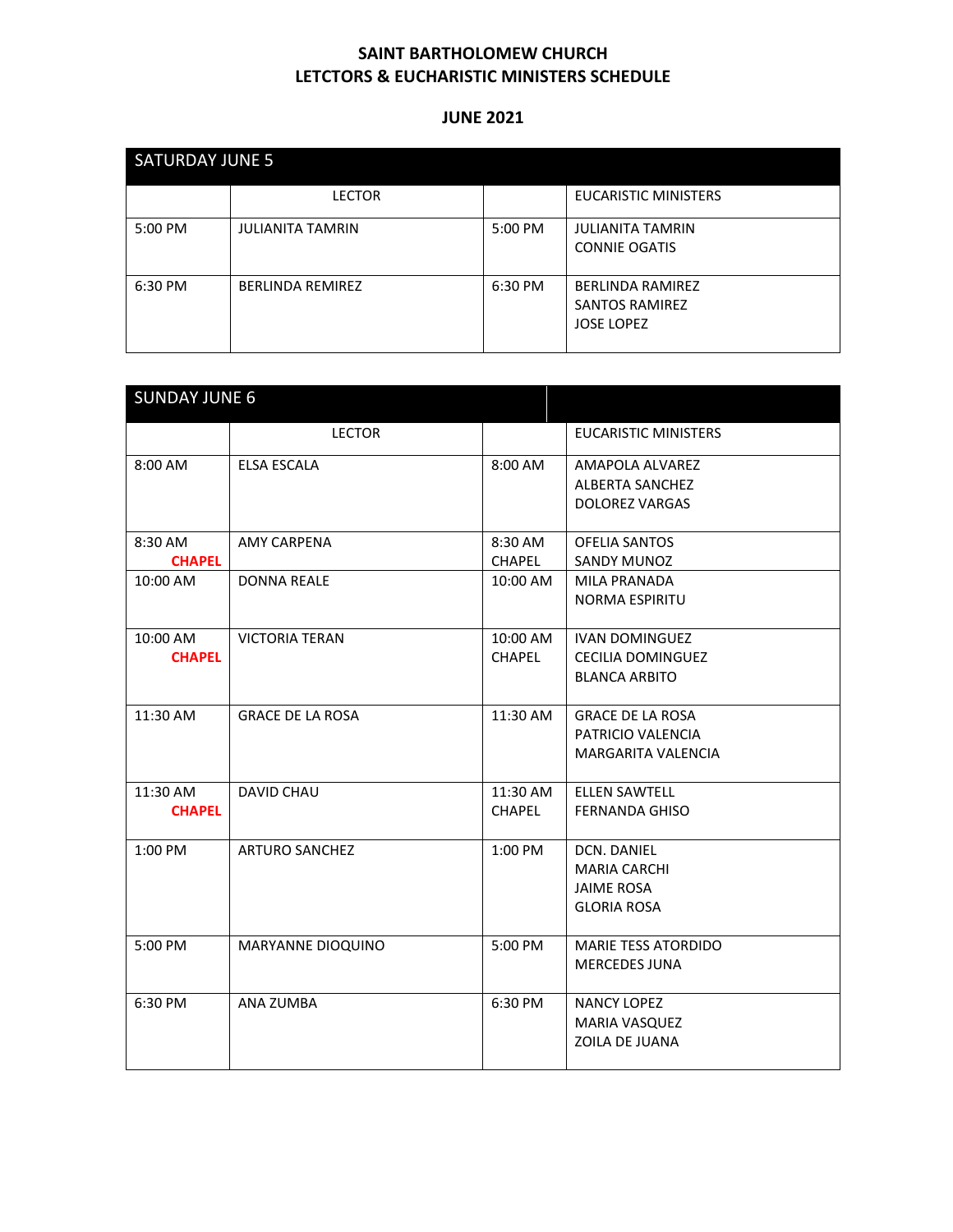| <b>SATURDAY JUNE 12</b> |                        |         |                                                                     |  |
|-------------------------|------------------------|---------|---------------------------------------------------------------------|--|
|                         | <b>LECTOR</b>          |         | <b>EUCARISTIC MINISTERS</b>                                         |  |
| 5:00 PM                 | <b>BRANDON CABRERA</b> | 5:00 PM | <b>SISTER LUCY</b><br><b>TERESA JOY</b>                             |  |
| 6:30 PM                 | ROCIO RENDON           | 6:30 PM | ALBERTA SANCHEZ<br><b>BERLINDA RAMIREZ</b><br><b>SANTOS RAMIREZ</b> |  |

| <b>SUNDAY JUNE 13</b>     |                            |                           |                                                                            |
|---------------------------|----------------------------|---------------------------|----------------------------------------------------------------------------|
|                           | <b>LECTOR</b>              |                           | <b>EUCARISTIC MINISTERS</b>                                                |
| 8:00 AM                   | <b>JIMMY PADILLA</b>       | 8:00 AM                   | <b>GRACE DE LA ROSA</b><br>AMAPOLA ALVAREZ<br>LUIS CHAUCA                  |
| 8:30 AM<br><b>CHAPEL</b>  | <b>DAVID VILLUAN</b>       | 8:30 AM<br><b>CHAPEL</b>  | <b>NORMA PIECYK</b><br><b>SUZZETE DESPA</b>                                |
| 10:00 AM                  | ANNE CORRIAGAN             | 10:00 AM                  | <b>CONNIE OGATIS</b><br><b>NORMA ESPIRITU</b>                              |
| 10:00 AM<br><b>CHAPEL</b> | <b>INES NUÑEZ</b>          | 10:00 AM<br><b>CHAPEL</b> | <b>BLANCA ARBITO</b><br><b>FIORELA MENENDEZ</b><br>ROXANA ACEITUNO         |
| 11:30 AM                  | <b>JENNY ESTRADA</b>       | 11:30 AM                  | <b>IVAN DOMINGUEZ</b><br><b>CECILIA DOMINGUEZ</b><br><b>DOLORES VARGAS</b> |
| 11:30 AM<br><b>CHAPEL</b> | <b>LOUISE LINGAT</b>       | 11:30 AM<br><b>CHAPEL</b> | <b>ELLEN SAWTELL</b><br><b>LOUISE LINGAT</b>                               |
| 1:00 PM                   | <b>ALFREDO TUBAC</b>       | 1:00 PM                   | DCN. JOSE<br><b>JUAN BRUNO</b><br><b>IRMA BRUNO</b>                        |
| 5:00 PM                   | <b>MARIE TESS ATORDIDO</b> | 5:00 PM                   | <b>MARIE TESS ATORDIDO</b><br><b>SANDY MUNOZ</b>                           |
| 6:30 PM                   | <b>MARIA MENTADO</b>       | 6:30 PM                   | <b>JOSE LOPEZ</b><br><b>BERTHA ALULEMA</b><br><b>LUZ ROSARIO</b>           |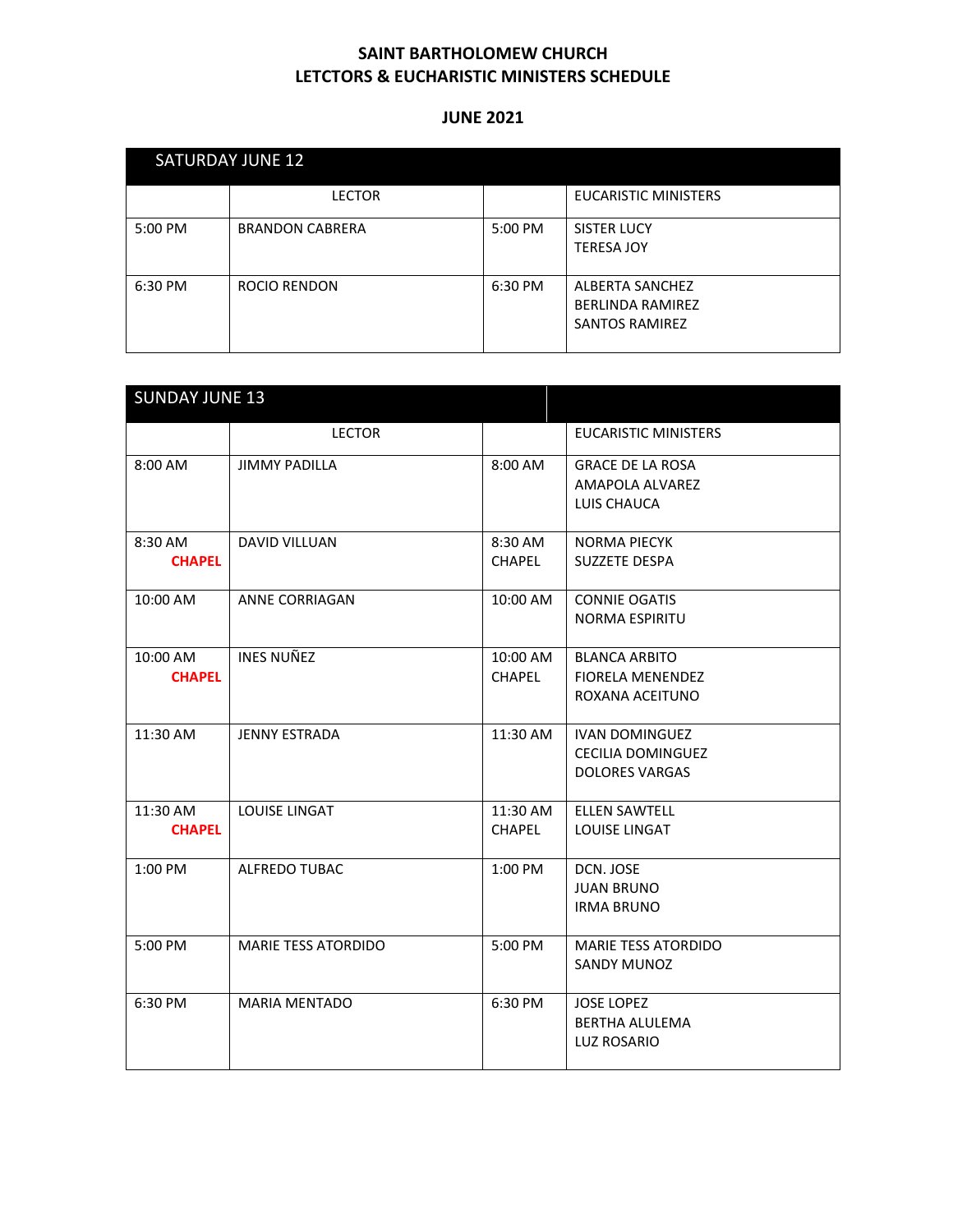| <b>SATURDAY JUNE 19</b> |                         |         |                                                         |  |
|-------------------------|-------------------------|---------|---------------------------------------------------------|--|
|                         | <b>LECTOR</b>           |         | <b>EUCARISTIC MINISTERS</b>                             |  |
| 5:00 PM                 | <b>JULIANITA TAMRIN</b> | 5:00 PM | <b>JULIANITA TAMRIN</b><br><b>CONNIE OGATIS</b>         |  |
| 6:30 PM                 | JOHANNA PINEDA          | 6:30 PM | <b>FIORELA MENDEZ</b><br>ROXANA ACEITUNO<br>LUIS CHAUCA |  |

| <b>SUNDAY JUNE 20</b>     |                        |                           |                                                                    |  |
|---------------------------|------------------------|---------------------------|--------------------------------------------------------------------|--|
|                           | <b>LECTOR</b>          |                           | <b>EUCARISTIC MINISTERS</b>                                        |  |
| 8:00 AM                   | ROSA MONTERO           | 8:00 AM                   | <b>MARIA VASQUEZ</b><br><b>NANCY LOPEZ</b><br><b>SEGUNDO RAMON</b> |  |
| 8:30 AM<br><b>CHAPEL</b>  | MAGDALENE GOMES        | 8:30 AM<br><b>CHAPEL</b>  | <b>NORMA PIECYK</b><br><b>MERCEDES JUNA</b>                        |  |
| 10:00 AM                  | <b>DAVE CAPENA</b>     | 10:00 AM                  | <b>MILA PRANADA</b><br><b>NORMA ESPIRITU</b>                       |  |
| 10:00 AM<br><b>CHAPEL</b> | PABLO NAVAS            | 10:00 AM<br><b>CHAPEL</b> | PATRICIO VALENCIA<br><b>MARGARITA VALENCIA</b><br>ZOILA DE JUANA   |  |
| 11:30 AM                  | <b>MANUEL GONZALEZ</b> | 11:30 AM                  | DCN. JOSE<br><b>IRMA BRUNO</b><br><b>JUAN BRUNO</b>                |  |
| 11:30 AM<br><b>CHAPEL</b> | <b>SANDY MUNOZ</b>     | 11:30 AM<br><b>CHAPEL</b> | <b>BLANCA ARBITO</b><br><b>OFELIA SANTOS</b>                       |  |
| 1:00 PM                   | <b>MARCIAL ROLDAN</b>  | $1:00$ PM                 | <b>DCN. DANIEL</b><br><b>LUZ ROSARIO</b><br><b>ELSA ESCALA</b>     |  |
| 5:00 PM                   | MARYANNE DIOQUINO      | 5:00 PM                   | <b>JASON GALINDO</b><br><b>SISTER LUCY</b>                         |  |
| 6:30 PM                   | <b>MARTHA MARTINEZ</b> | 6:30 PM                   | FRANCISCO ALONZO<br>LUISA ALONZO<br><b>SANTOS RAMIREZ</b>          |  |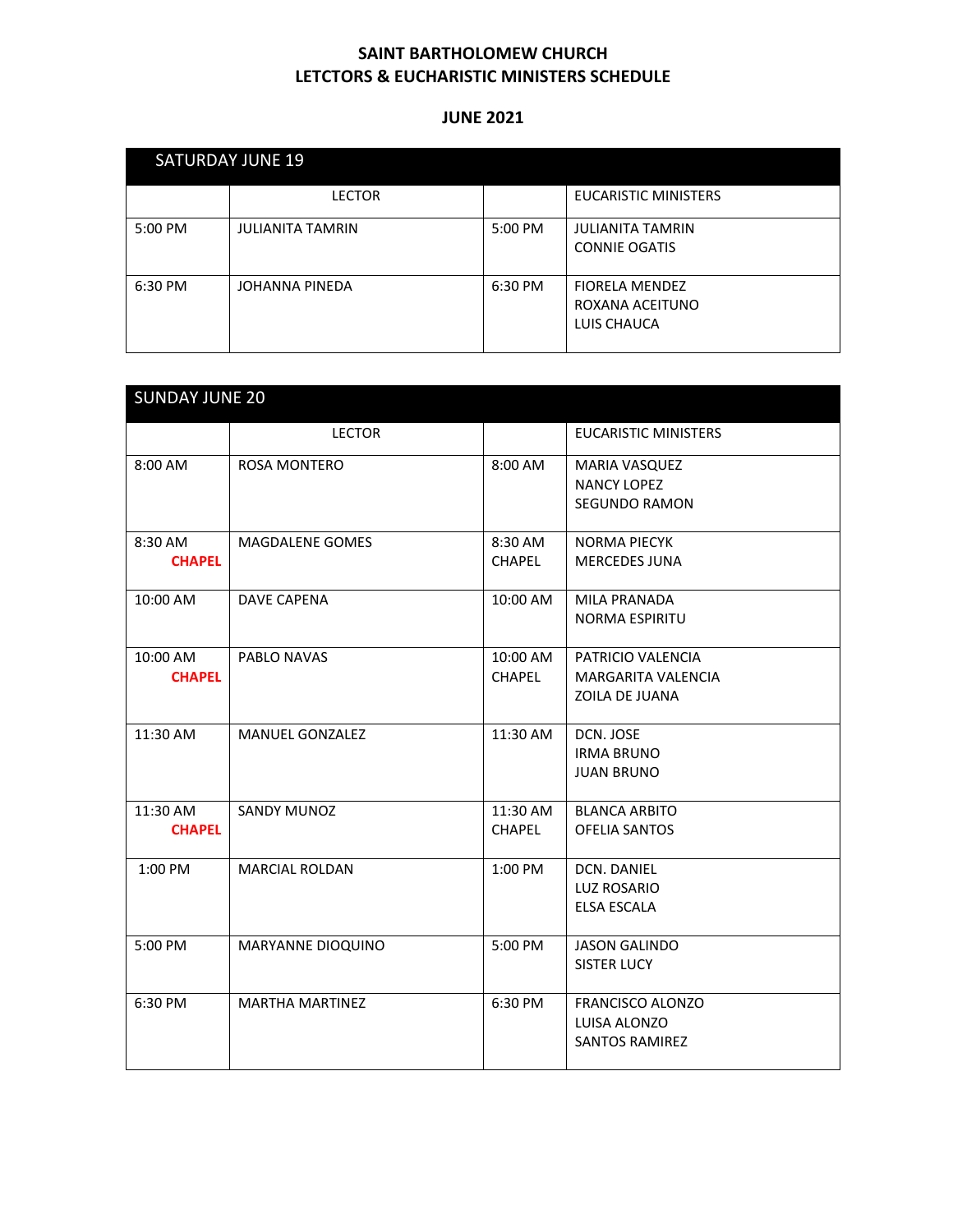| <b>SATURDAY JUNE 26</b> |                    |         |                                                                |  |
|-------------------------|--------------------|---------|----------------------------------------------------------------|--|
|                         | <b>LECTOR</b>      |         | <b>EUCARISTIC MINISTERS</b>                                    |  |
| 5:00 PM                 | <b>DAVE CAPENA</b> | 5:00 PM | THERESA JOY<br><b>SISTER LUCY</b>                              |  |
| 6:30 PM                 | LUZ MORENO         | 6:30 PM | <b>MARIA CARCHI</b><br>LUISA ALONZO<br><b>FRANCISCO ALONZO</b> |  |

| <b>SUNDAY JUNE 27</b>     |                       |                           |                                                                     |
|---------------------------|-----------------------|---------------------------|---------------------------------------------------------------------|
|                           | <b>LECTOR</b>         |                           | <b>EUCARISTIC MINISTERS</b>                                         |
| 8:00 AM                   | <b>JIMMY PADILLA</b>  | 8:00 AM                   | AMAPOLA ALVAREZ<br><b>DOLORES VARGAS</b><br><b>SEGUNDO RAMON</b>    |
| 8:30 AM<br><b>CHAPEL</b>  | <b>DAVID CHAU</b>     | 8:30 AM<br><b>CHAPEL</b>  | <b>SANDY MUNOZ</b><br><b>SUZETTE DESPA</b>                          |
| 10:00 AM                  | <b>ANNE CORRIGAN</b>  | 10:00 AM                  | <b>OFELIA SANTOS</b><br>MILA PRANADA                                |
| 10:00 AM<br><b>CHAPEL</b> | <b>MERCEDES RAMOS</b> | 10:00 AM<br><b>CHAPEL</b> | <b>JAIME ROSA</b><br><b>GLORIA ROSA</b>                             |
| 11:30 AM                  | ZOILA DE JUANA        | 11:30 AM                  | LUZ ROSARIO<br>LUIS CHAUCA<br>ZOILA DE JUANA                        |
| 11:30 AM<br><b>CHAPEL</b> | <b>MADELENE GOMES</b> | 11:30 AM<br><b>CHAPEL</b> | <b>ELLEN SAWTELL</b><br><b>FERNANDA GHISO</b>                       |
| 1:00 PM                   | <b>ROCIO RENDON</b>   | 1:00 PM                   | DCN. JOSE<br>PATRICIO VALENCIA<br><b>MARGARITA VALENCIA</b>         |
| 5:00 PM                   | <b>DAVID VINLUAN</b>  | 5:00 PM                   | <b>JASON GALINDO</b><br><b>NORMA ESPIRITU</b>                       |
| 6:30 PM                   | <b>MARCIAL ROLDAN</b> | 6:30 PM                   | <b>FIORELA MENENDEZ</b><br>ROXANA ACEITUNO<br><b>BERTHA ALULEMA</b> |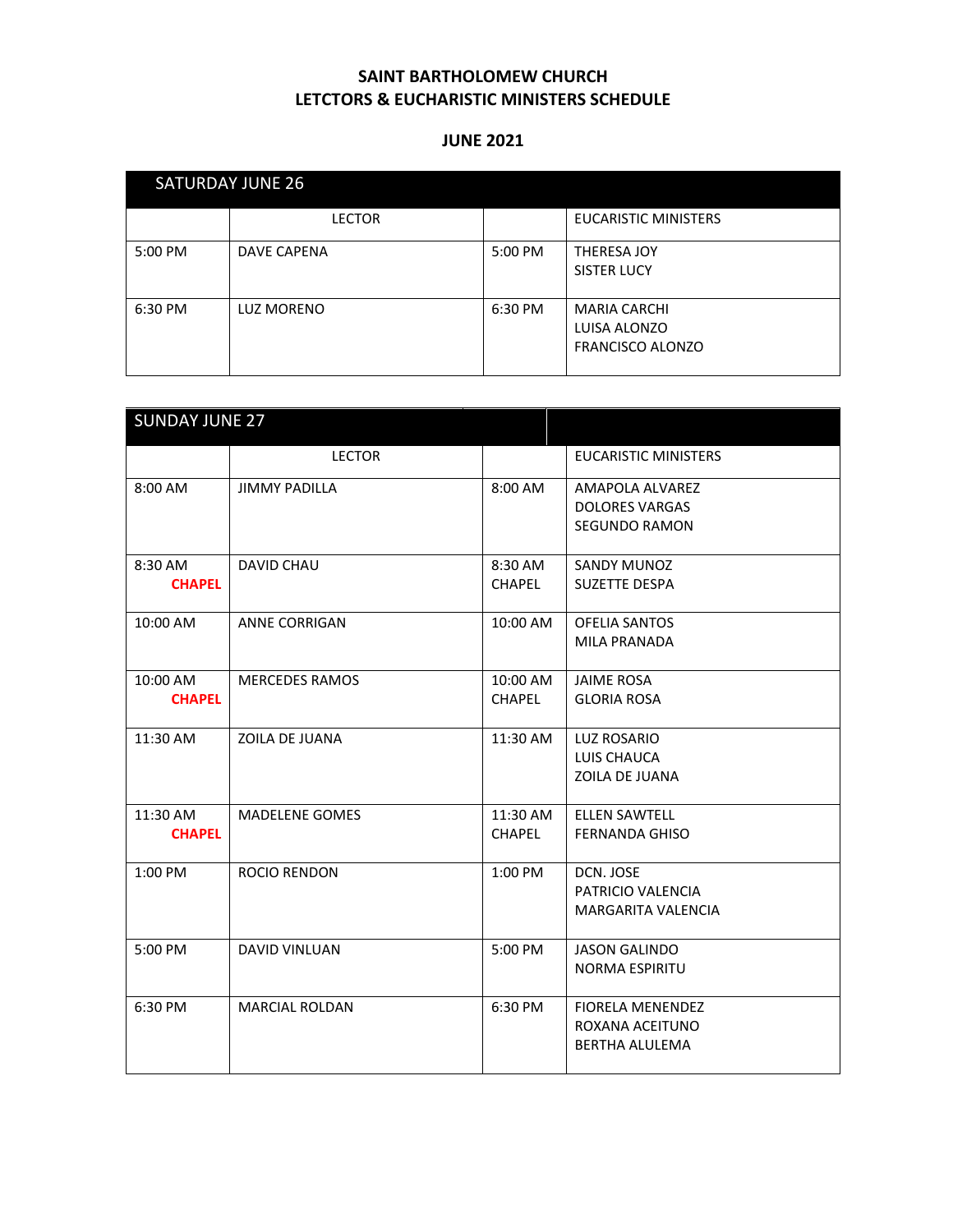| <b>SATURDAY JULY 3</b> |                         |         |                                                                       |  |
|------------------------|-------------------------|---------|-----------------------------------------------------------------------|--|
|                        | <b>LECTOR</b>           |         | <b>EUCARISTIC MINISTERS</b>                                           |  |
| 5:00 PM                | <b>JULIANITA TAMRIN</b> | 5:00 PM | <b>JULIANITA TAMRIN</b><br><b>CONNIE OGATIS</b>                       |  |
| 6:30 PM                | OSCAR OSORIO            | 6:30 PM | <b>BERLINDA RAMIREZ</b><br><b>SANTOS RAMIREZ</b><br><b>JOSE LOPEZ</b> |  |

| <b>SUNDAY JULY 4</b>      |                         |                           |                                                                               |  |
|---------------------------|-------------------------|---------------------------|-------------------------------------------------------------------------------|--|
|                           | <b>LECTOR</b>           |                           | <b>EUCARISTIC MINISTERS</b>                                                   |  |
| 8:00 AM                   | <b>ELSA ESCALA</b>      | 8:00 AM                   | AMAPOLA ALVAREZ<br><b>ALBERTA SANCHEZ</b><br><b>DOLOREZ VARGAS</b>            |  |
| 8:30 AM<br><b>CHAPEL</b>  | <b>AMY CARPENA</b>      | 8:30 AM<br><b>CHAPEL</b>  | <b>OFELIA SANTOS</b><br>SANDY MUNOZ                                           |  |
| 10:00 AM                  | <b>DONNA REALE</b>      | 10:00 AM                  | <b>MILA PRANADA</b><br><b>NORMA ESPIRITU</b>                                  |  |
| 10:00 AM<br><b>CHAPEL</b> | <b>VICTORIA TERAN</b>   | 10:00 AM<br><b>CHAPEL</b> | <b>IVAN DOMINGUEZ</b><br><b>CECILIA DOMINGUEZ</b><br><b>BLANCA ARBITO</b>     |  |
| 11:30 AM                  | <b>GRACE DE LA ROSA</b> | 11:30 AM                  | <b>GRACE DE LA ROSA</b><br>PATRICIO VALENCIA<br>MARGARITA VALENCIA            |  |
| 11:30 AM<br><b>CHAPEL</b> | <b>DAVID CHAU</b>       | 11:30 AM<br><b>CHAPEL</b> | <b>ELLEN SAWTELL</b><br><b>FERNANDA GHISO</b>                                 |  |
| 1:00 PM                   | <b>ARTURO SANCHEZ</b>   | 1:00 PM                   | DCN. DANIEL<br><b>MARIA CARCHI</b><br><b>JAIME ROSA</b><br><b>GLORIA ROSA</b> |  |
| 5:00 PM                   | MARYANNE DIOQUINO       | 5:00 PM                   | <b>MARIE TESS ATORDIDO</b><br><b>MERCEDES JUNA</b>                            |  |
| 6:30 PM                   | ANA ZUMBA               | 6:30 PM                   | <b>NANCY LOPEZ</b><br>MARIA VASQUEZ<br>ZOILA DE JUANA                         |  |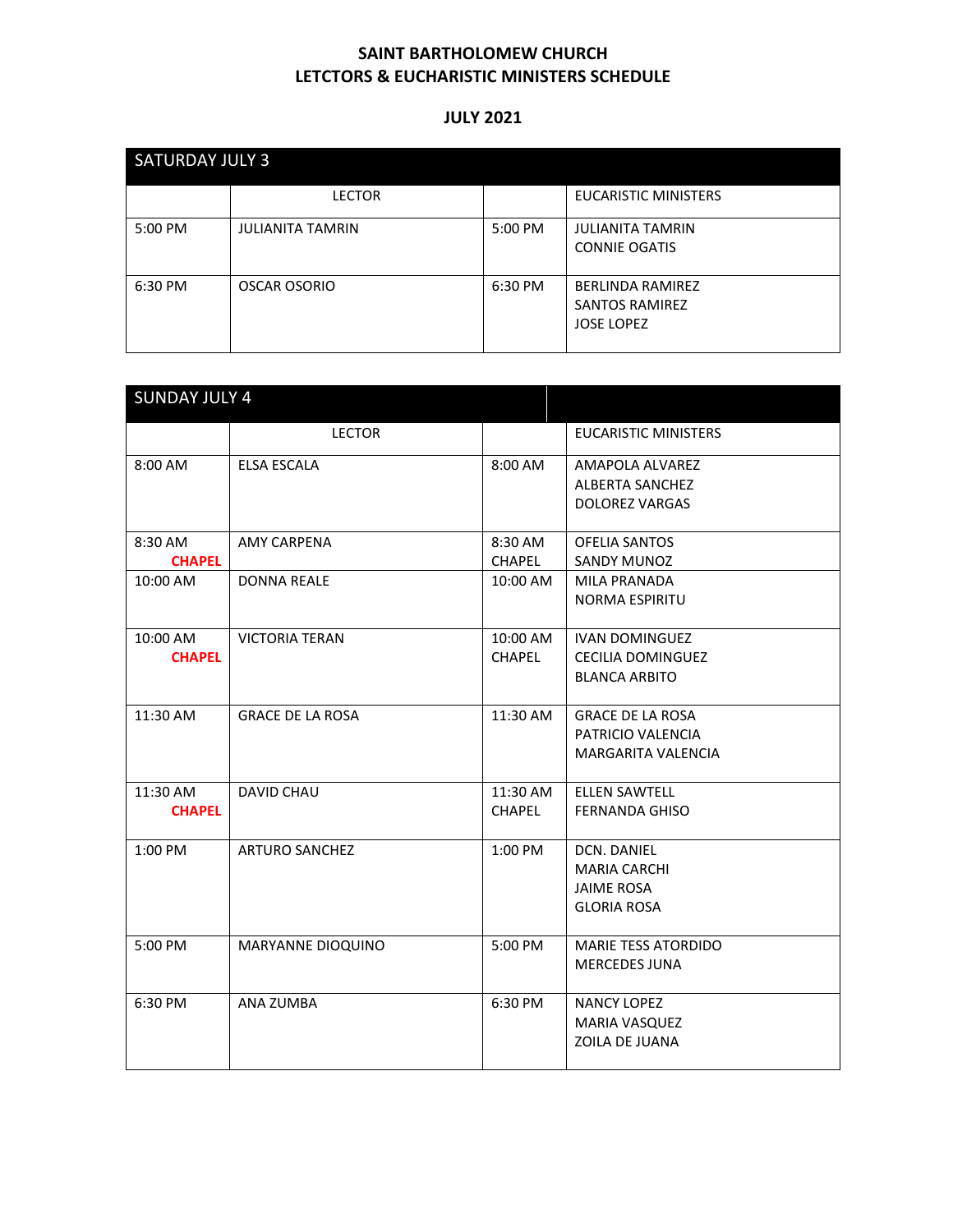| SATURDAY JULY 10 |                        |         |                                                                     |  |
|------------------|------------------------|---------|---------------------------------------------------------------------|--|
|                  | <b>LECTOR</b>          |         | <b>EUCARISTIC MINISTERS</b>                                         |  |
| 5:00 PM          | <b>BRANDON CABRERA</b> | 5:00 PM | <b>SISTER LUCY</b><br><b>TERESA JOY</b>                             |  |
| 6:30 PM          | ROCIO RENDON           | 6:30 PM | ALBERTA SANCHEZ<br><b>BERLINDA RAMIREZ</b><br><b>SANTOS RAMIREZ</b> |  |

| <b>SUNDAY JULY 11</b>     |                            |                           |                                                                            |
|---------------------------|----------------------------|---------------------------|----------------------------------------------------------------------------|
|                           | <b>LECTOR</b>              |                           | <b>EUCARISTIC MINISTERS</b>                                                |
| 8:00 AM                   | <b>JIMMY PADILLA</b>       | 8:00 AM                   | <b>GRACE DE LA ROSA</b><br>AMAPOLA ALVAREZ<br>LUIS CHAUCA                  |
| 8:30 AM<br><b>CHAPEL</b>  | DAVID VILLUAN              | 8:30 AM<br><b>CHAPEL</b>  | <b>NORMA PIECYK</b><br><b>SUZZETE DESPA</b>                                |
| 10:00 AM                  | <b>ANNE CORRIAGAN</b>      | 10:00 AM                  | <b>CONNIE OGATIS</b><br><b>NORMA ESPIRITU</b>                              |
| 10:00 AM<br><b>CHAPEL</b> | <b>INES NUÑEZ</b>          | 10:00 AM<br><b>CHAPEL</b> | <b>BLANCA ARBITO</b><br><b>FIORELA MENENDEZ</b><br>ROXANA ACEITUNO         |
| 11:30 AM                  | <b>JENNY ESTRADA</b>       | 11:30 AM                  | <b>IVAN DOMINGUEZ</b><br><b>CECILIA DOMINGUEZ</b><br><b>DOLORES VARGAS</b> |
| 11:30 AM<br><b>CHAPEL</b> | LOUISE LINGAT              | 11:30 AM<br><b>CHAPEL</b> | <b>ELLEN SAWTELL</b><br><b>LOUISE LINGAT</b>                               |
| 1:00 PM                   | <b>ALFREDO TUBAC</b>       | 1:00 PM                   | DCN. JOSE<br><b>JUAN BRUNO</b><br><b>IRMA BRUNO</b>                        |
| 5:00 PM                   | <b>MARIE TESS ATORDIDO</b> | 5:00 PM                   | <b>MARIE TESS ATORDIDO</b><br>SANDY MUNOZ                                  |
| 6:30 PM                   | <b>MARIA MENTADO</b>       | 6:30 PM                   | <b>JOSE LOPEZ</b><br><b>BERTHA ALULEMA</b><br><b>LUZ ROSARIO</b>           |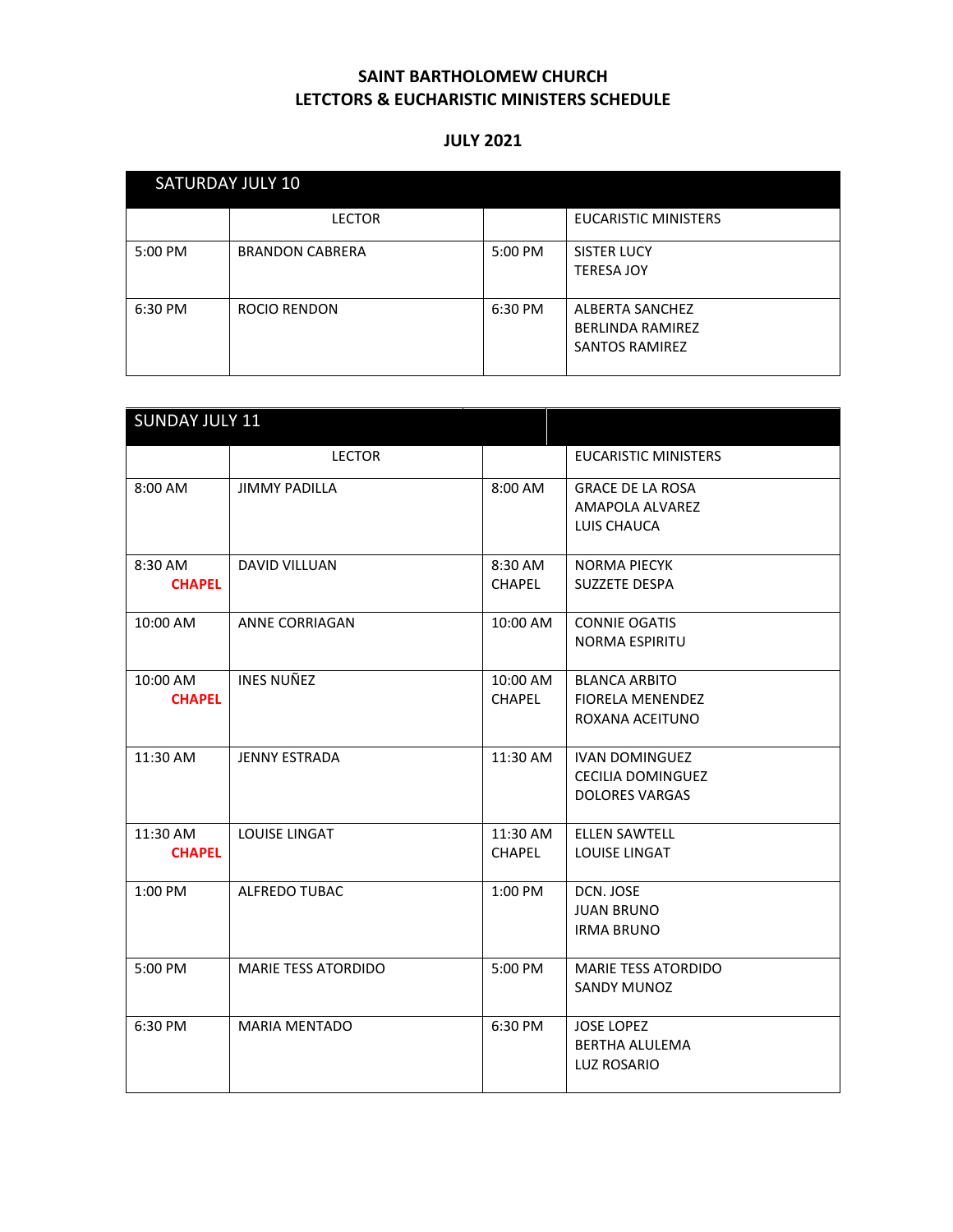| <b>SATURDAY JULY 17</b> |                         |         |                                                         |  |
|-------------------------|-------------------------|---------|---------------------------------------------------------|--|
|                         | <b>LECTOR</b>           |         | <b>EUCARISTIC MINISTERS</b>                             |  |
| $5:00 \text{ PM}$       | <b>DESIRE MARULANDA</b> | 5:00 PM | <b>JULIANITA TAMRIN</b><br><b>CONNIE OGATIS</b>         |  |
| 6:30 PM                 | JOHANNA PINEDA          | 6:30 PM | <b>FIORELA MENDEZ</b><br>ROXANA ACEITUNO<br>LUIS CHAUCA |  |

| <b>SUNDAY JULY 18</b>     |                        |                           |                                                                             |
|---------------------------|------------------------|---------------------------|-----------------------------------------------------------------------------|
|                           | <b>LECTOR</b>          |                           | <b>EUCARISTIC MINISTERS</b>                                                 |
| 8:00 AM                   | <b>ROSA MONTERO</b>    | 8:00 AM                   | <b>MARIA VASQUEZ</b><br><b>NANCY LOPEZ</b><br><b>SEGUNDO RAMON</b>          |
| 8:30 AM<br><b>CHAPEL</b>  | <b>MAGDALENE GOMES</b> | 8:30 AM<br><b>CHAPEL</b>  | <b>NORMA PIECYK</b><br><b>MERCEDES JUNA</b>                                 |
| 10:00 AM                  | <b>DAVE CAPENA</b>     | 10:00 AM                  | <b>MILA PRANADA</b><br><b>NORMA ESPIRITU</b>                                |
| 10:00 AM<br><b>CHAPEL</b> | PABLO NAVAS            | 10:00 AM<br><b>CHAPEL</b> | PATRICIO VALENCIA<br><b>MARGARITA VALENCIA</b><br>ZOILA DE JUANA            |
| 11:30 AM                  | <b>MANUEL GONZALEZ</b> | 11:30 AM                  | DCN. JOSE<br><b>IRMA BRUNO</b><br><b>JUAN BRUNO</b>                         |
| 11:30 AM<br><b>CHAPEL</b> | SANDY MUNOZ            | 11:30 AM<br><b>CHAPEL</b> | <b>BLANCA ARBITO</b><br><b>OFELIA SANTOS</b>                                |
| 1:00 PM                   | <b>ELSA ESCALA</b>     | 1:00 PM                   | <b>DCN. DANIEL</b><br><b>LUZ ROSARIO</b><br><b>ELSA ESCALA</b>              |
| 5:00 PM                   | MARYANNE DIOQUINO      | 5:00 PM                   | <b>JASON GALINDO</b><br><b>SISTER LUCY</b>                                  |
| 6:30 PM                   | <b>MARTHA MARTINEZ</b> | 6:30 PM                   | <b>BERLINDA RAMIREZ</b><br><b>SANTOS RAMIREZ</b><br><b>FIDELIA GONZALEZ</b> |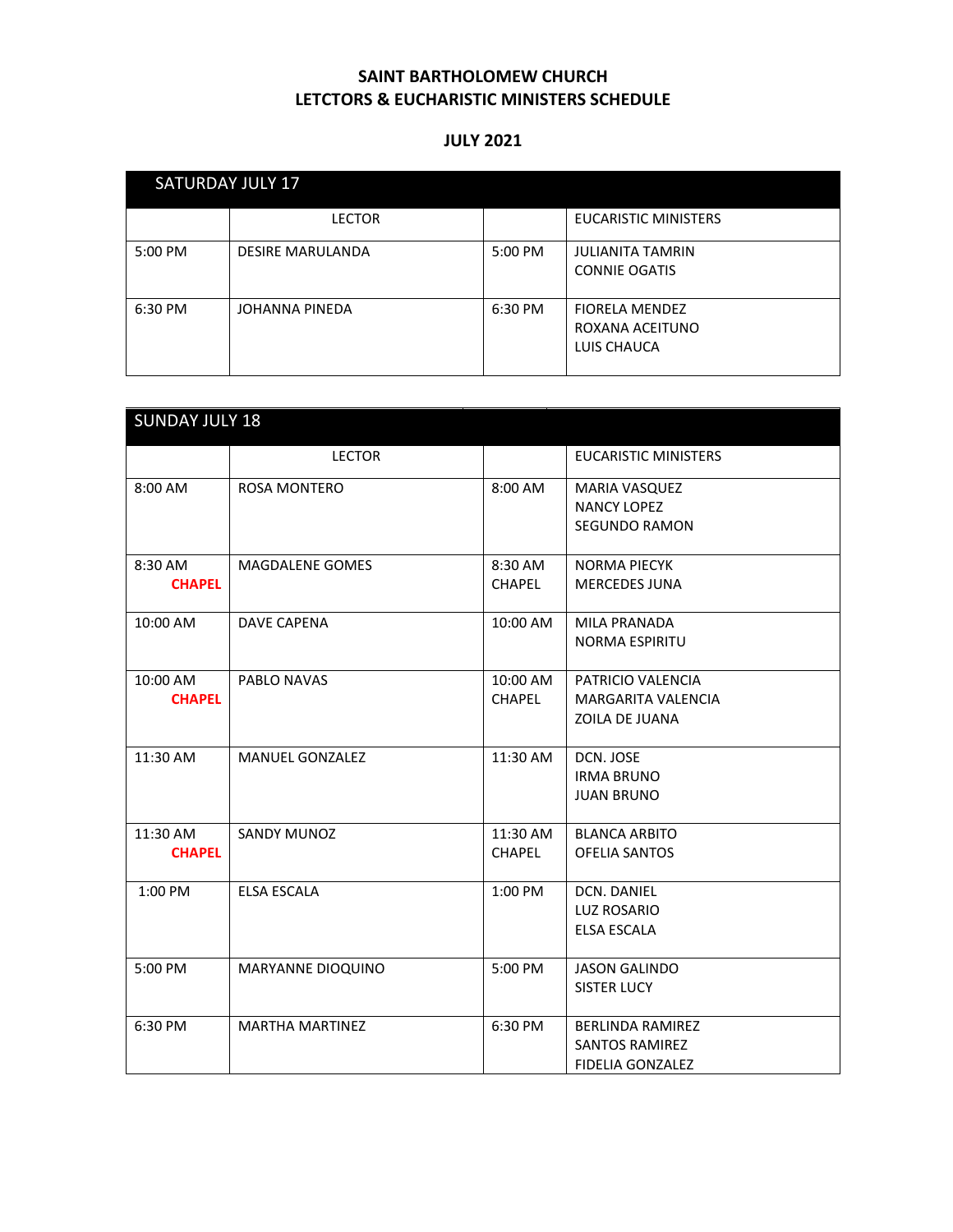| <b>SATURDAY JULY 24</b> |                    |         |                                                                |  |
|-------------------------|--------------------|---------|----------------------------------------------------------------|--|
|                         | <b>LECTOR</b>      |         | <b>EUCARISTIC MINISTERS</b>                                    |  |
| 5:00 PM                 | <b>DAVE CAPENA</b> | 5:00 PM | <b>THERESA JOY</b><br><b>SISTER LUCY</b>                       |  |
| 6:30 PM                 | LUZ MORENO         | 6:30 PM | <b>MARIA CARCHI</b><br>LUISA ALONZO<br><b>FRANCISCO ALONZO</b> |  |

|                           | <b>SUNDAY JULY 25</b> |                           |                                                                     |  |  |
|---------------------------|-----------------------|---------------------------|---------------------------------------------------------------------|--|--|
|                           | <b>LECTOR</b>         |                           | <b>EUCARISTIC MINISTERS</b>                                         |  |  |
| 8:00 AM                   | <b>JIMMY PADILLA</b>  | 8:00 AM                   | AMAPOLA ALVAREZ<br><b>DOLORES VARGAS</b><br><b>SEGUNDO RAMON</b>    |  |  |
| 8:30 AM<br><b>CHAPEL</b>  | <b>DAVID CHAU</b>     | 8:30 AM<br><b>CHAPEL</b>  | <b>SANDY MUNOZ</b><br><b>SUZETTE DESPA</b>                          |  |  |
| 10:00 AM                  | <b>ANNE CORRIGAN</b>  | 10:00 AM                  | <b>OFELIA SANTOS</b><br><b>MILA PRANADA</b>                         |  |  |
| 10:00 AM<br><b>CHAPEL</b> | <b>MERCEDES RAMOS</b> | 10:00 AM<br><b>CHAPEL</b> | <b>JAIME ROSA</b><br><b>GLORIA ROSA</b>                             |  |  |
| 11:30 AM                  | ZOILA DE JUANA        | 11:30 AM                  | LUZ ROSARIO<br>LUIS CHAUCA<br>ZOILA DE JUANA                        |  |  |
| 11:30 AM<br><b>CHAPEL</b> | <b>MADELENE GOMES</b> | 11:30 AM<br><b>CHAPEL</b> | <b>ELLEN SAWTELL</b><br><b>FERNANDA GHISO</b>                       |  |  |
| 1:00 PM                   | <b>ROCIO RENDON</b>   | 1:00 PM                   | DCN. JOSE<br>PATRICIO VALENCIA<br><b>MARGARITA VALENCIA</b>         |  |  |
| 5:00 PM                   | <b>DAVID VINLUAN</b>  | 5:00 PM                   | <b>JASON GALINDO</b><br><b>NORMA ESPIRITU</b>                       |  |  |
| 6:30 PM                   | <b>MARCIAL ROLDAN</b> | 6:30 PM                   | <b>FIORELA MENENDEZ</b><br>ROXANA ACEITUNO<br><b>BERTHA ALULEMA</b> |  |  |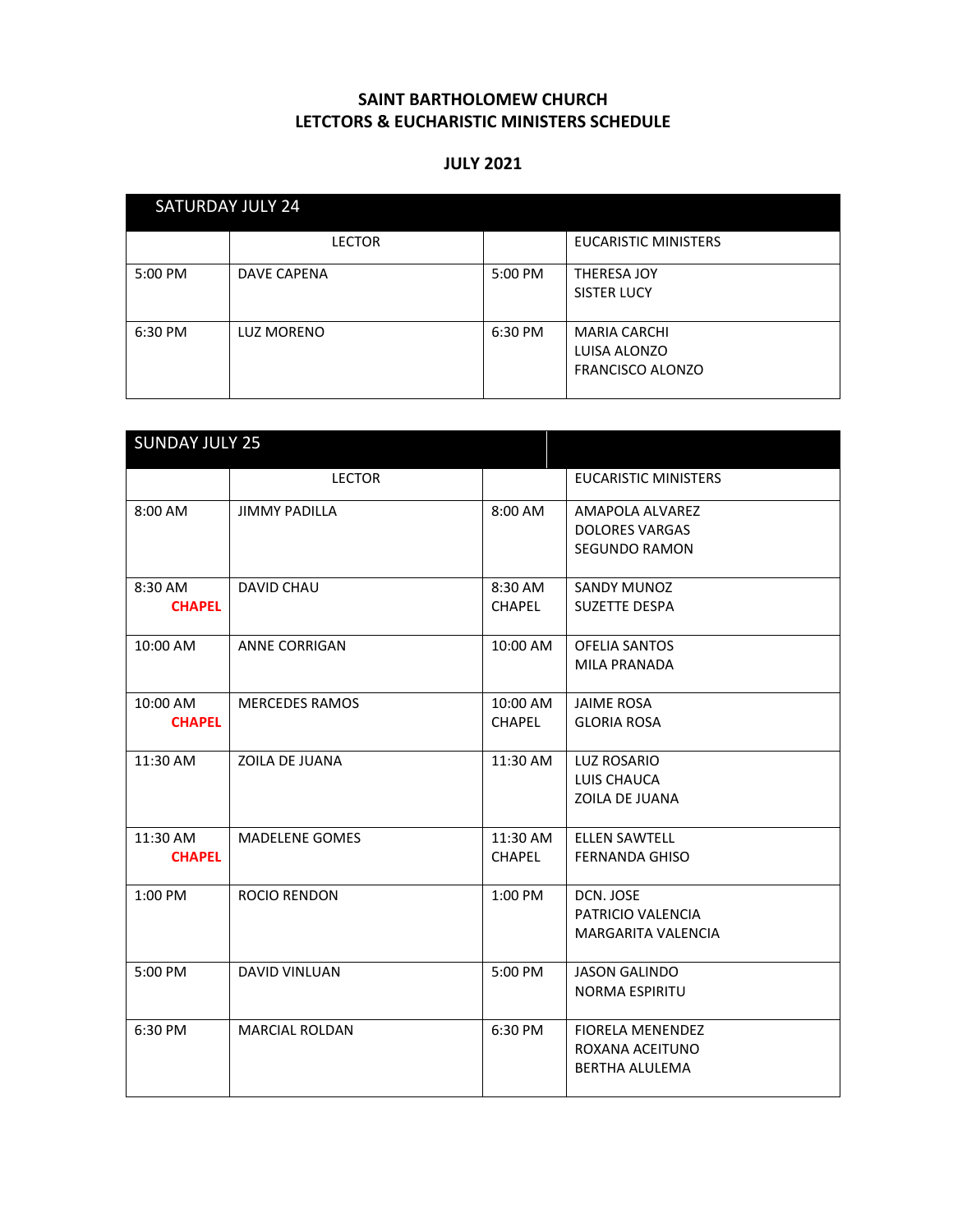# **JULY / AUGUST 2021**

| <b>SATURDAY JULY 31</b> |                         |         |                                                                       |  |
|-------------------------|-------------------------|---------|-----------------------------------------------------------------------|--|
|                         | <b>LECTOR</b>           |         | <b>EUCARISTIC MINISTERS</b>                                           |  |
| 5:00 PM                 | <b>JULIANITA TAMRIN</b> | 5:00 PM | <b>JULIANITA TAMRIN</b><br><b>CONNIE OGATIS</b>                       |  |
| 6:30 PM                 | <b>BERLINDA REMIREZ</b> | 6:30 PM | <b>BERLINDA RAMIREZ</b><br><b>SANTOS RAMIREZ</b><br><b>JOSE LOPEZ</b> |  |

| <b>SUNDAY AUGUST 1</b>    |                         |                           |                                                                               |  |
|---------------------------|-------------------------|---------------------------|-------------------------------------------------------------------------------|--|
|                           | <b>LECTOR</b>           |                           | <b>EUCARISTIC MINISTERS</b>                                                   |  |
| 8:00 AM                   | <b>ELSA ESCALA</b>      | 8:00 AM                   | AMAPOLA ALVAREZ<br><b>ALBERTA SANCHEZ</b><br><b>DOLOREZ VARGAS</b>            |  |
| 8:30 AM<br><b>CHAPEL</b>  | AMY CARPENA             | 8:30 AM<br><b>CHAPEL</b>  | <b>OFELIA SANTOS</b><br><b>SANDY MUNOZ</b>                                    |  |
| 10:00 AM                  | <b>DONNA REALE</b>      | 10:00 AM                  | <b>MILA PRANADA</b><br><b>NORMA ESPIRITU</b>                                  |  |
| 10:00 AM<br><b>CHAPEL</b> | <b>VICTORIA TERAN</b>   | 10:00 AM<br><b>CHAPEL</b> | <b>IVAN DOMINGUEZ</b><br><b>CECILIA DOMINGUEZ</b><br><b>BLANCA ARBITO</b>     |  |
| 11:30 AM                  | <b>GRACE DE LA ROSA</b> | 11:30 AM                  | <b>GRACE DE LA ROSA</b><br>PATRICIO VALENCIA<br><b>MARGARITA VALENCIA</b>     |  |
| 11:30 AM<br><b>CHAPEL</b> | DAVID CHAU              | 11:30 AM<br><b>CHAPEL</b> | <b>ELLEN SAWTELL</b><br><b>FERNANDA GHISO</b>                                 |  |
| 1:00 PM                   | <b>ARTURO SANCHEZ</b>   | 1:00 PM                   | DCN. DANIEL<br><b>MARIA CARCHI</b><br><b>JAIME ROSA</b><br><b>GLORIA ROSA</b> |  |
| 5:00 PM                   | MARYANNE DIOQUINO       | 5:00 PM                   | <b>MARIE TESS ATORDIDO</b><br><b>SANDY MUNOZ</b>                              |  |
| 6:30 PM                   | ANA ZUMBA               | 6:30 PM                   | <b>NANCY LOPEZ</b><br><b>MARIA VASQUEZ</b><br>ZOILA DE JUANA                  |  |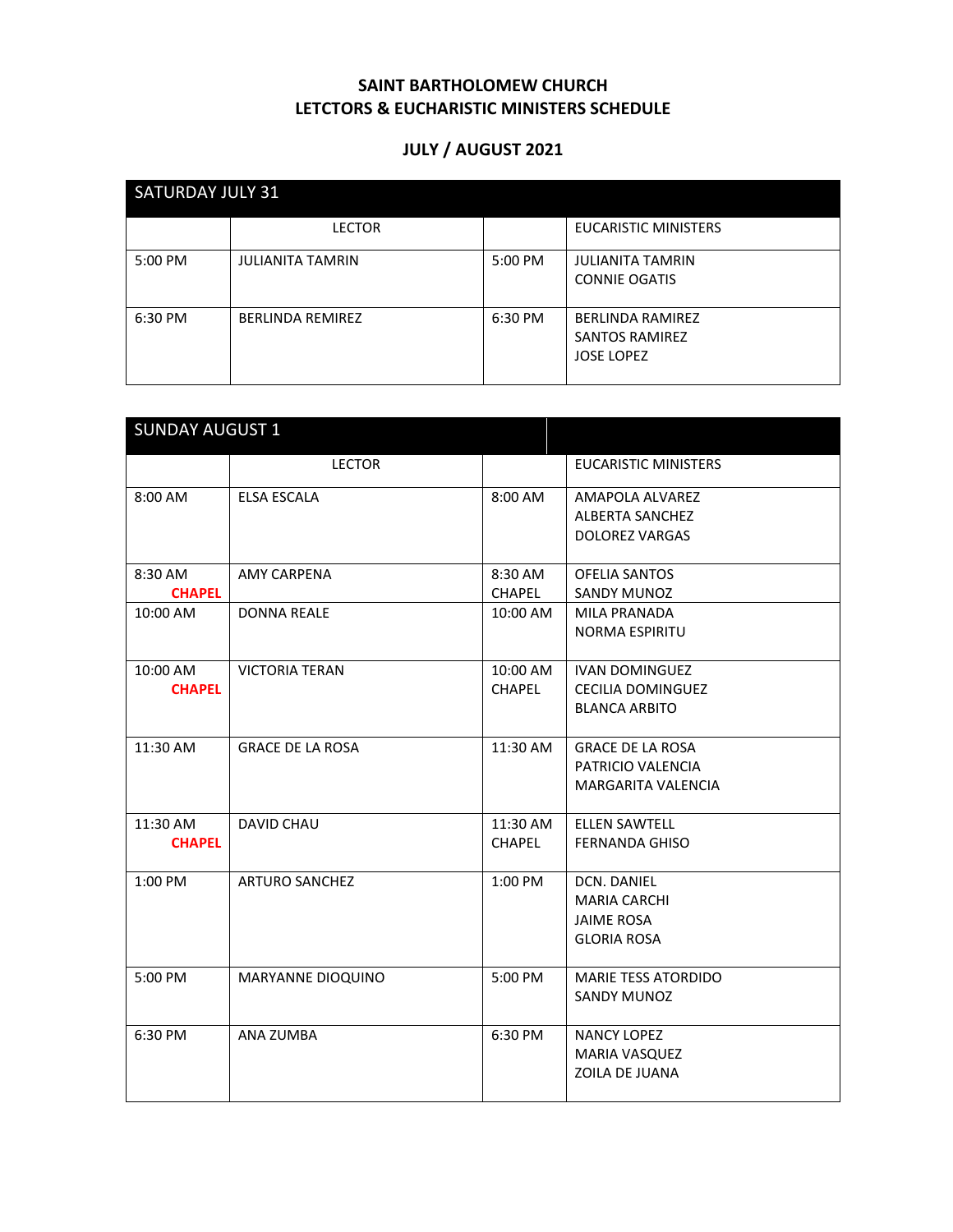| <b>SATURDAY AUGUST 7</b> |                        |         |                                                                     |  |
|--------------------------|------------------------|---------|---------------------------------------------------------------------|--|
|                          | <b>LECTOR</b>          |         | <b>EUCARISTIC MINISTERS</b>                                         |  |
| $5:00$ PM                | <b>BRANDON CABRERA</b> | 5:00 PM | <b>SISTER LUCY</b><br><b>TERESA JOY</b>                             |  |
| 6:30 PM                  | <b>ROCIO RENDON</b>    | 6:30 PM | ALBERTA SANCHEZ<br><b>BERLINDA RAMIREZ</b><br><b>SANTOS RAMIREZ</b> |  |

| <b>SUNDAY AUGUST 8</b>    |                            |                           |                                                                            |
|---------------------------|----------------------------|---------------------------|----------------------------------------------------------------------------|
|                           | <b>LECTOR</b>              |                           | <b>EUCARISTIC MINISTERS</b>                                                |
| 8:00 AM                   | <b>JIMMY PADILLA</b>       | 8:00 AM                   | <b>GRACE DE LA ROSA</b><br>AMAPOLA ALVAREZ<br>LUIS CHAUCA                  |
| 8:30 AM<br><b>CHAPEL</b>  | <b>DAVID VILLUAN</b>       | 8:30 AM<br><b>CHAPEL</b>  | <b>NORMA PIECYK</b><br><b>SUZZETE DESPA</b>                                |
| 10:00 AM                  | <b>ANNE CORRIAGAN</b>      | 10:00 AM                  | <b>CONNIE OGATIS</b><br><b>NORMA ESPIRITU</b>                              |
| 10:00 AM<br><b>CHAPEL</b> | <b>INES NUÑEZ</b>          | 10:00 AM<br><b>CHAPEL</b> | <b>BLANCA ARBITO</b><br><b>FIORELA MENENDEZ</b><br>ROXANA ACEITUNO         |
| 11:30 AM                  | <b>JENNY ESTRADA</b>       | 11:30 AM                  | <b>IVAN DOMINGUEZ</b><br><b>CECILIA DOMINGUEZ</b><br><b>DOLORES VARGAS</b> |
| 11:30 AM<br><b>CHAPEL</b> | <b>LOUISE LINGAT</b>       | 11:30 AM<br><b>CHAPEL</b> | <b>ELLEN SAWTELL</b><br><b>LOUISE LINGAT</b>                               |
| $1:00$ PM                 | ALFREDO TUBAC              | 1:00 PM                   | DCN. JOSE<br><b>JUAN BRUNO</b><br><b>IRMA BRUNO</b>                        |
| 5:00 PM                   | <b>MARIE TESS ATORDIDO</b> | 5:00 PM                   | <b>MARIE TESS ATORDIDO</b><br>SANDY MUNOZ                                  |
| 6:30 PM                   | <b>MARIA MENTADO</b>       | 6:30 PM                   | <b>JOSE LOPEZ</b><br><b>BERTHA ALULEMA</b><br><b>LUZ ROSARIO</b>           |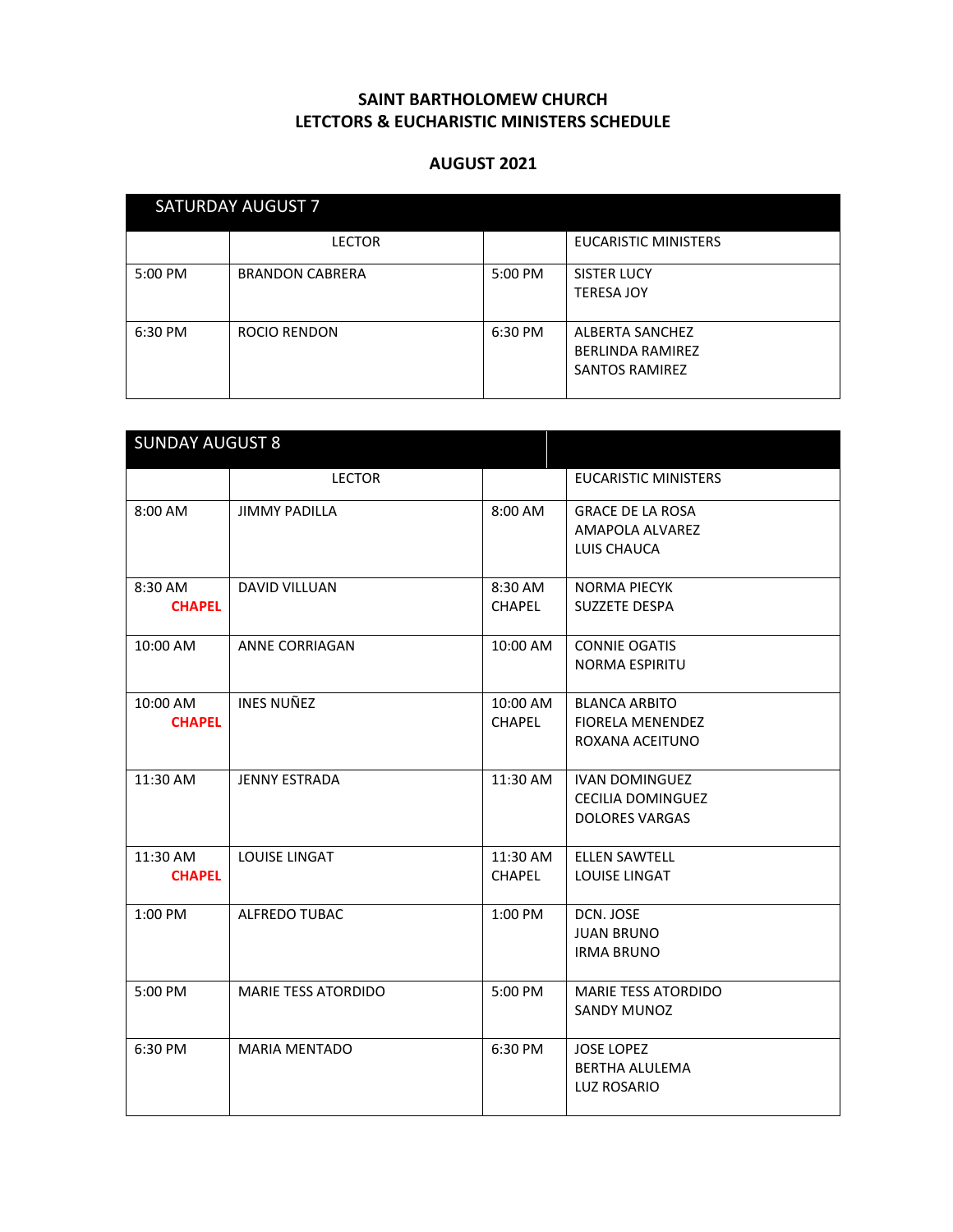| <b>SATURDAY AUGUST 14</b> |                         |         |                                                         |  |
|---------------------------|-------------------------|---------|---------------------------------------------------------|--|
|                           | <b>LECTOR</b>           |         | <b>EUCARISTIC MINISTERS</b>                             |  |
| 5:00 PM                   | <b>JULIANITA TAMRIN</b> | 5:00 PM | <b>JULIANITA TAMRIN</b><br><b>CONNIE OGATIS</b>         |  |
| 6:30 PM                   | JOHANNA PINEDA          | 6:30 PM | <b>FIORELA MENDEZ</b><br>ROXANA ACEITUNO<br>LUIS CHAUCA |  |

| <b>SUNDAY AUGUST 15</b>   |                        |                           |                                                                             |  |
|---------------------------|------------------------|---------------------------|-----------------------------------------------------------------------------|--|
|                           | <b>LECTOR</b>          |                           | <b>EUCARISTIC MINISTERS</b>                                                 |  |
| 8:00 AM                   | <b>ROSA MONTERO</b>    | 8:00 AM                   | MARIA VASQUEZ<br><b>NANCY LOPEZ</b><br><b>SEGUNDO RAMON</b>                 |  |
| 8:30 AM<br><b>CHAPEL</b>  | MAGDALENE GOMES        | 8:30 AM<br>CHAPEL         | <b>NORMA PIECYK</b><br><b>MERCEDES JUNA</b>                                 |  |
| 10:00 AM                  | <b>DAVE CAPENA</b>     | 10:00 AM                  | <b>MILA PRANADA</b><br><b>NORMA ESPIRITU</b>                                |  |
| 10:00 AM<br><b>CHAPEL</b> | PABLO NAVAS            | 10:00 AM<br><b>CHAPEL</b> | PATRICIO VALENCIA<br><b>MARGARITA VALENCIA</b><br>ZOILA DE JUANA            |  |
| 11:30 AM                  | <b>MANUEL GONZALEZ</b> | 11:30 AM                  | DCN. JOSE<br><b>IRMA BRUNO</b><br><b>JUAN BRUNO</b>                         |  |
| 11:30 AM<br><b>CHAPEL</b> | <b>SANDY MUNOZ</b>     | 11:30 AM<br><b>CHAPEL</b> | <b>BLANCA ARBITO</b><br><b>OFELIA SANTOS</b>                                |  |
| 1:00 PM                   | <b>MARCIAL ROLDAN</b>  | 1:00 PM                   | DCN. DANIEL<br><b>LUZ ROSARIO</b><br><b>ELSA ESCALA</b>                     |  |
| 5:00 PM                   | MARYANNE DIOQUINO      | 5:00 PM                   | <b>JASON GALINDO</b><br><b>SISTER LUCY</b>                                  |  |
| 6:30 PM                   | <b>MARTHA MARTINEZ</b> | 6:30 PM                   | <b>BERLINDA RAMIREZ</b><br><b>SANTOS RAMIREZ</b><br><b>FIDELIA GONZALEZ</b> |  |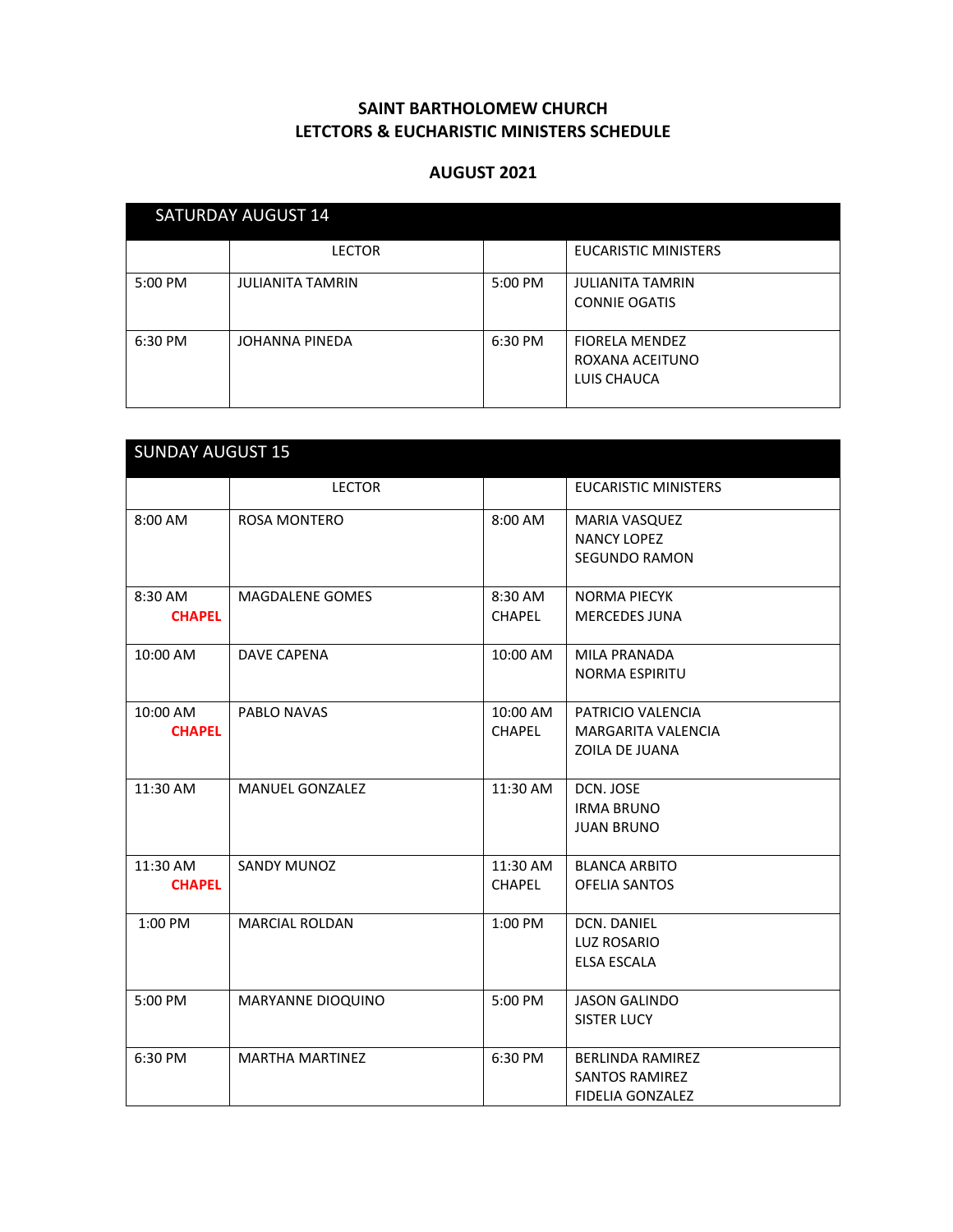| <b>SATURDAY AUGUST 21</b> |                   |         |                                                                |  |
|---------------------------|-------------------|---------|----------------------------------------------------------------|--|
|                           | <b>LECTOR</b>     |         | <b>EUCARISTIC MINISTERS</b>                                    |  |
| 5:00 PM                   | DAVE CAPENA       | 5:00 PM | THERESA JOY<br><b>SISTER LUCY</b>                              |  |
| 6:30 PM                   | <b>LUZ MORENO</b> | 6:30 PM | <b>MARIA CARCHI</b><br>LUISA ALONZO<br><b>FRANCISCO ALONZO</b> |  |

|                           | <b>SUNDAY AUGUST 22</b> |                           |                                                                     |  |  |
|---------------------------|-------------------------|---------------------------|---------------------------------------------------------------------|--|--|
|                           | <b>LECTOR</b>           |                           | <b>EUCARISTIC MINISTERS</b>                                         |  |  |
| 8:00 AM                   | <b>JIMMY PADILLA</b>    | 8:00 AM                   | AMAPOLA ALVAREZ<br><b>DOLORES VARGAS</b><br><b>SEGUNDO RAMON</b>    |  |  |
| 8:30 AM<br><b>CHAPEL</b>  | <b>DAVID CHAU</b>       | 8:30 AM<br><b>CHAPEL</b>  | <b>SANDY MUNOZ</b><br><b>SUZETTE DESPA</b>                          |  |  |
| 10:00 AM                  | <b>ANNE CORRIGAN</b>    | 10:00 AM                  | <b>OFELIA SANTOS</b><br><b>MILA PRANADA</b>                         |  |  |
| 10:00 AM<br><b>CHAPEL</b> | <b>MERCEDES RAMOS</b>   | 10:00 AM<br><b>CHAPEL</b> | <b>JAIME ROSA</b><br><b>GLORIA ROSA</b>                             |  |  |
| 11:30 AM                  | ZOILA DE JUANA          | 11:30 AM                  | LUZ ROSARIO<br>LUIS CHAUCA<br>ZOILA DE JUANA                        |  |  |
| 11:30 AM<br><b>CHAPEL</b> | MADELENE GOMES          | 11:30 AM<br><b>CHAPEL</b> | <b>ELLEN SAWTELL</b><br><b>FERNANDA GHISO</b>                       |  |  |
| 1:00 PM                   | ROCIO RENDON            | 1:00 PM                   | DCN. JOSE<br>PATRICIO VALENCIA<br><b>MARGARITA VALENCIA</b>         |  |  |
| 5:00 PM                   | <b>DAVID VINLUAN</b>    | 5:00 PM                   | <b>JASON GALINDO</b><br><b>NORMA ESPIRITU</b>                       |  |  |
| 6:30 PM                   | <b>MARCIAL ROLDAN</b>   | 6:30 PM                   | <b>FIORELA MENENDEZ</b><br>ROXANA ACEITUNO<br><b>BERTHA ALULEMA</b> |  |  |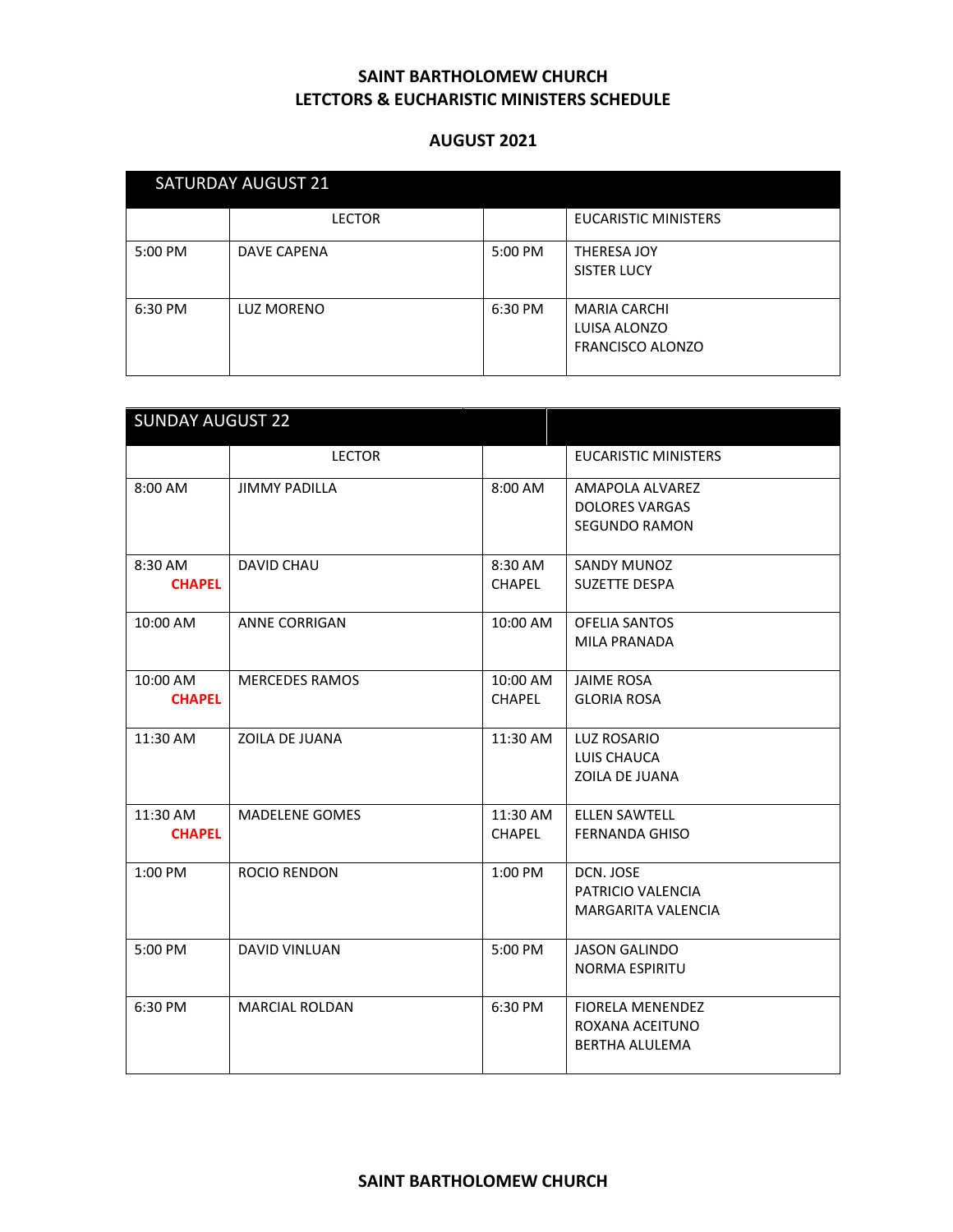### **LETCTORS & EUCHARISTIC MINISTERS SCHEDULE**

| <b>SATURDAY AUGUST 28</b> |                         |         |                                                                       |  |
|---------------------------|-------------------------|---------|-----------------------------------------------------------------------|--|
|                           | <b>LECTOR</b>           |         | <b>EUCARISTIC MINISTERS</b>                                           |  |
| 5:00 PM                   | <b>JULIANITA TAMRIN</b> | 5:00 PM | <b>JULIANITA TAMRIN</b><br><b>CONNIE OGATIS</b>                       |  |
| 6:30 PM                   | <b>BERLINDA REMIREZ</b> | 6:30 PM | <b>BERLINDA RAMIREZ</b><br><b>SANTOS RAMIREZ</b><br><b>JOSE LOPEZ</b> |  |

| <b>SUNDAY AUGUST 29</b>   |                         |                           |                                                                                      |  |
|---------------------------|-------------------------|---------------------------|--------------------------------------------------------------------------------------|--|
|                           | <b>LECTOR</b>           |                           | <b>EUCARISTIC MINISTERS</b>                                                          |  |
| 8:00 AM                   | <b>ELSA ESCALA</b>      | 8:00 AM                   | AMAPOLA ALVAREZ<br><b>ALBERTA SANCHEZ</b><br><b>DOLOREZ VARGAS</b>                   |  |
| 8:30 AM<br><b>CHAPEL</b>  | <b>AMY CARPENA</b>      | 8:30 AM<br><b>CHAPEL</b>  | OFELIA SANTOS<br>SANDY MUNOZ                                                         |  |
| 10:00 AM                  | <b>DONNA REALE</b>      | 10:00 AM                  | <b>MILA PRANADA</b><br>NORMA ESPIRITU                                                |  |
| 10:00 AM<br><b>CHAPEL</b> | <b>VICTORIA TERAN</b>   | 10:00 AM<br><b>CHAPEL</b> | <b>IVAN DOMINGUEZ</b><br>CECILIA DOMINGUEZ<br><b>BLANCA ARBITO</b>                   |  |
| 11:30 AM                  | <b>GRACE DE LA ROSA</b> | 11:30 AM                  | <b>GRACE DE LA ROSA</b><br>PATRICIO VALENCIA<br><b>MARGARITA VALENCIA</b>            |  |
| 11:30 AM<br><b>CHAPEL</b> | <b>DAVID CHAU</b>       | 11:30 AM<br><b>CHAPEL</b> | <b>ELLEN SAWTELL</b><br><b>FERNANDA GHISO</b>                                        |  |
| 1:00 PM                   | <b>ARTURO SANCHEZ</b>   | $1:00$ PM                 | <b>DCN. DANIEL</b><br><b>MARIA CARCHI</b><br><b>JAIME ROSA</b><br><b>GLORIA ROSA</b> |  |
| 5:00 PM                   | MARYANNE DIOQUINO       | 5:00 PM                   | <b>MARIE TESS ATORDIDO</b><br><b>MERCEDES JUNA</b>                                   |  |
| 6:30 PM                   | ANA ZUMBA               | 6:30 PM                   | <b>NANCY LOPEZ</b><br><b>MARIA VASQUEZ</b><br>ZOILA DE JUANA                         |  |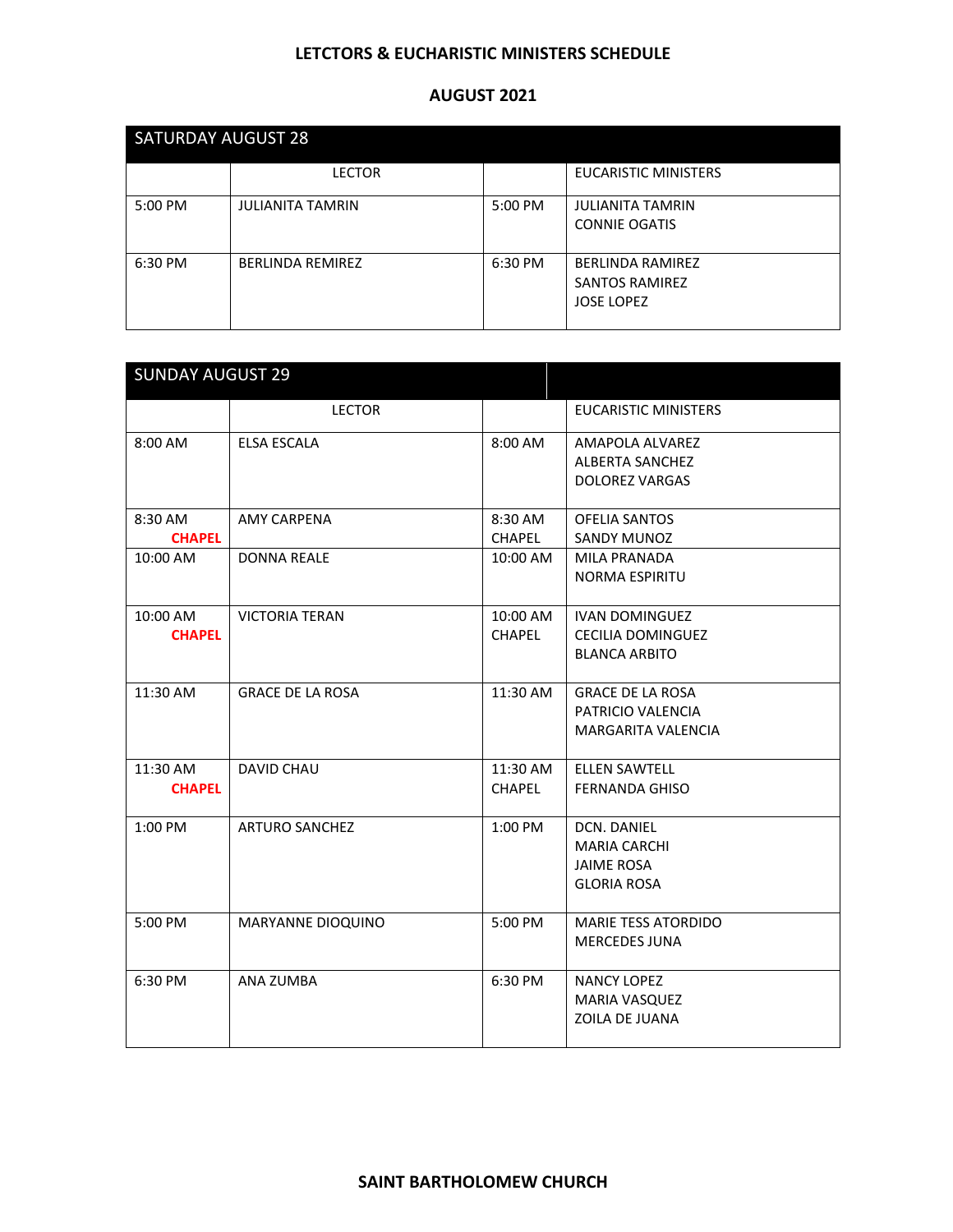### **LETCTORS & EUCHARISTIC MINISTERS SCHEDULE**

| <b>SATURDAY SEPTEMBER 4</b> |                        |         |                                                                     |  |
|-----------------------------|------------------------|---------|---------------------------------------------------------------------|--|
|                             | <b>LECTOR</b>          |         | <b>EUCARISTIC MINISTERS</b>                                         |  |
| 5:00 PM                     | <b>BRANDON CABRERA</b> | 5:00 PM | SISTER LUCY<br><b>TERESA JOY</b>                                    |  |
| 6:30 PM                     | ROCIO RENDON           | 6:30 PM | ALBERTA SANCHEZ<br><b>BERLINDA RAMIREZ</b><br><b>SANTOS RAMIREZ</b> |  |

| <b>SUNDAY SEPTEMBER 5</b> |                            |                           |                                                                            |
|---------------------------|----------------------------|---------------------------|----------------------------------------------------------------------------|
|                           | <b>LECTOR</b>              |                           | <b>EUCARISTIC MINISTERS</b>                                                |
| 8:00 AM                   | <b>JIMMY PADILLA</b>       | 8:00 AM                   | <b>GRACE DE LA ROSA</b><br>AMAPOLA ALVAREZ<br>LUIS CHAUCA                  |
| 8:30 AM<br><b>CHAPEL</b>  | <b>DAVID VILLUAN</b>       | 8:30 AM<br><b>CHAPEL</b>  | <b>NORMA PIECYK</b><br><b>SUZZETE DESPA</b>                                |
| 10:00 AM                  | <b>ANNE CORRIAGAN</b>      | 10:00 AM                  | <b>CONNIE OGATIS</b><br><b>NORMA ESPIRITU</b>                              |
| 10:00 AM<br><b>CHAPEL</b> | <b>INES NUÑEZ</b>          | 10:00 AM<br><b>CHAPEL</b> | <b>BLANCA ARBITO</b><br><b>FIORELA MENENDEZ</b><br>ROXANA ACEITUNO         |
| 11:30 AM                  | <b>JENNY ESTRADA</b>       | 11:30 AM                  | <b>IVAN DOMINGUEZ</b><br><b>CECILIA DOMINGUEZ</b><br><b>DOLORES VARGAS</b> |
| 11:30 AM<br><b>CHAPEL</b> | LOUISE LINGAT              | 11:30 AM<br><b>CHAPEL</b> | <b>ELLEN SAWTELL</b><br><b>LOUISE LINGAT</b>                               |
| 1:00 PM                   | <b>ALFREDO TUBAC</b>       | $1:00$ PM                 | DCN. JOSE<br><b>JUAN BRUNO</b><br><b>IRMA BRUNO</b>                        |
| 5:00 PM                   | <b>MARIE TESS ATORDIDO</b> | 5:00 PM                   | <b>MARIE TESS ATORDIDO</b><br><b>SANDY MUNOZ</b>                           |
| 6:30 PM                   | <b>MARIA MENTADO</b>       | 6:30 PM                   | <b>JOSE LOPEZ</b><br><b>BERTHA ALULEMA</b><br><b>LUZ ROSARIO</b>           |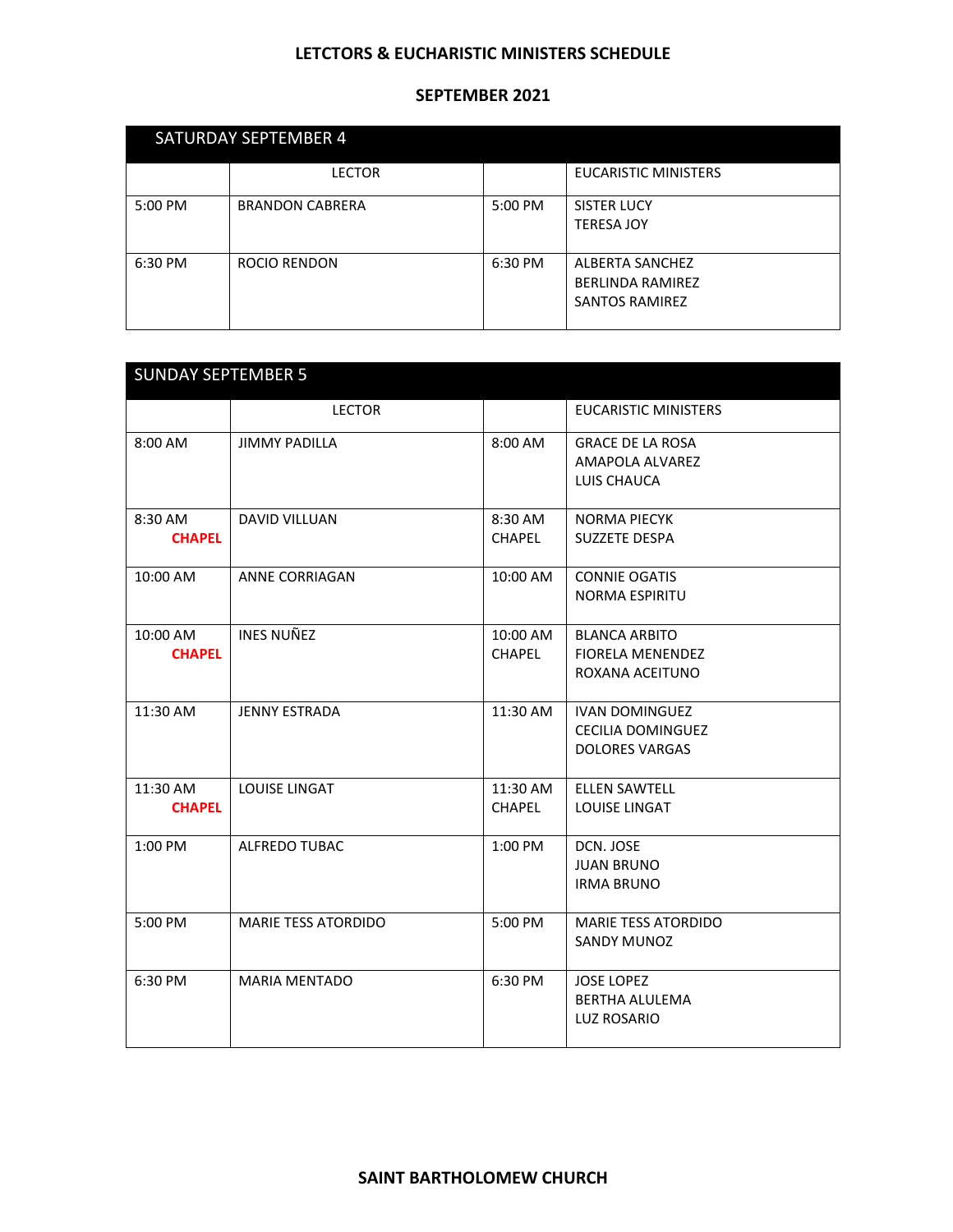### **LETCTORS & EUCHARISTIC MINISTERS SCHEDULE**

| <b>SATURDAY SEPTEMBER 11</b> |                         |         |                                                         |  |
|------------------------------|-------------------------|---------|---------------------------------------------------------|--|
|                              | <b>LECTOR</b>           |         | <b>EUCARISTIC MINISTERS</b>                             |  |
| 5:00 PM                      | <b>JULIANITA TAMRIN</b> | 5:00 PM | <b>JULIANITA TAMRIN</b><br><b>CONNIE OGATIS</b>         |  |
| 6:30 PM                      | JOHANNA PINEDA          | 6:30 PM | <b>FIORELA MENDEZ</b><br>ROXANA ACEITUNO<br>LUIS CHAUCA |  |

| <b>SUNDAY SEPTEMBER 12</b> |                        |                           |                                                                  |
|----------------------------|------------------------|---------------------------|------------------------------------------------------------------|
|                            | <b>LECTOR</b>          |                           | <b>EUCARISTIC MINISTERS</b>                                      |
| 8:00 AM                    | ROSA MONTERO           | 8:00 AM                   | MARIA VASQUEZ<br><b>NANCY LOPEZ</b><br><b>SEGUNDO RAMON</b>      |
| 8:30 AM<br><b>CHAPEL</b>   | <b>MAGDALENE GOMES</b> | 8:30 AM<br><b>CHAPEL</b>  | <b>NORMA PIECYK</b><br><b>MERCEDES JUNA</b>                      |
| 10:00 AM                   | <b>DAVE CAPENA</b>     | 10:00 AM                  | MILA PRANADA<br><b>NORMA ESPIRITU</b>                            |
| 10:00 AM<br><b>CHAPEL</b>  | PABLO NAVAS            | 10:00 AM<br><b>CHAPEL</b> | PATRICIO VALENCIA<br>MARGARITA VALENCIA<br>ZOILA DE JUANA        |
| 11:30 AM                   | <b>MANUEL GONZALEZ</b> | 11:30 AM                  | DCN. JOSE<br><b>IRMA BRUNO</b><br><b>JUAN BRUNO</b>              |
| 11:30 AM<br><b>CHAPEL</b>  | <b>SANDY MUNOZ</b>     | 11:30 AM<br><b>CHAPEL</b> | <b>BLANCA ARBITO</b><br><b>OFELIA SANTOS</b>                     |
| 1:00 PM                    | <b>MARCIAL ROLDAN</b>  | 1:00 PM                   | DCN. DANIEL<br><b>LUZ ROSARIO</b><br><b>ELSA ESCALA</b>          |
| 5:00 PM                    | MARYANNE DIOQUINO      | 5:00 PM                   | <b>JASON GALINDO</b><br><b>SISTER LUCY</b>                       |
| 6:30 PM                    | <b>MARTHA MARTINEZ</b> | 6:30 PM                   | <b>FRANCISCO ALONZO</b><br>LUISA ALONZO<br><b>SANTOS RAMIREZ</b> |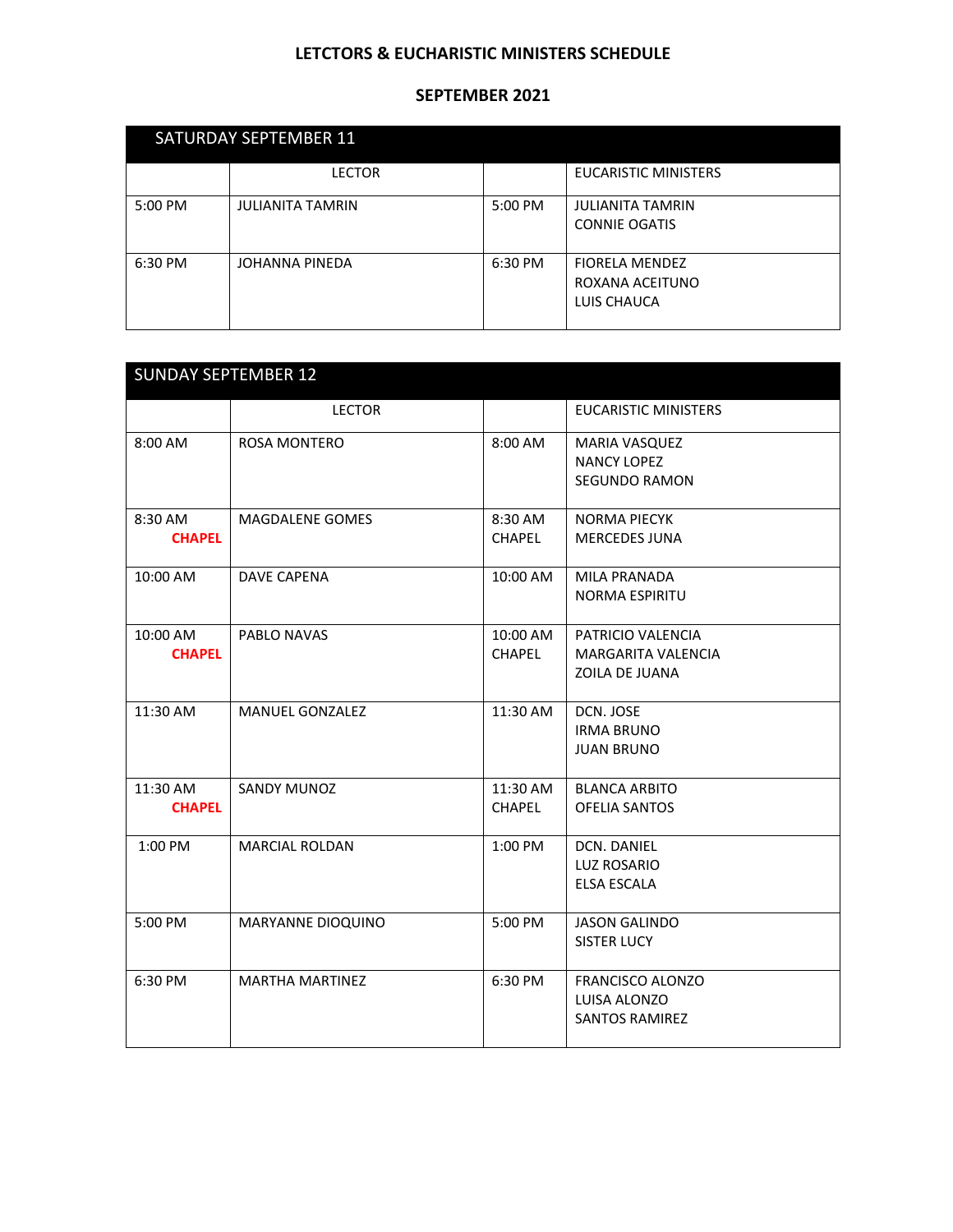| <b>SATURDAY SEPTEMBER 18</b> |                    |         |                                                                |  |
|------------------------------|--------------------|---------|----------------------------------------------------------------|--|
|                              | <b>LECTOR</b>      |         | <b>EUCARISTIC MINISTERS</b>                                    |  |
| $5:00$ PM                    | <b>DAVE CAPENA</b> | 5:00 PM | <b>THERESA JOY</b><br><b>SISTER LUCY</b>                       |  |
| 6:30 PM                      | <b>LUZ MORENO</b>  | 6:30 PM | <b>MARIA CARCHI</b><br>LUISA ALONZO<br><b>FRANCISCO ALONZO</b> |  |

| <b>SUNDAY SEPTEMBER 19</b> |                       |                           |                                                                     |  |
|----------------------------|-----------------------|---------------------------|---------------------------------------------------------------------|--|
|                            | <b>LECTOR</b>         |                           | <b>EUCARISTIC MINISTERS</b>                                         |  |
| 8:00 AM                    | <b>JIMMY PADILLA</b>  | 8:00 AM                   | AMAPOLA ALVAREZ<br><b>DOLORES VARGAS</b><br><b>SEGUNDO RAMON</b>    |  |
| 8:30 AM<br><b>CHAPEL</b>   | <b>DAVID CHAU</b>     | 8:30 AM<br><b>CHAPEL</b>  | <b>SANDY MUNOZ</b><br><b>SUZETTE DESPA</b>                          |  |
| 10:00 AM                   | <b>ANNE CORRIGAN</b>  | 10:00 AM                  | <b>OFELIA SANTOS</b><br>MILA PRANADA                                |  |
| 10:00 AM<br><b>CHAPEL</b>  | <b>MERCEDES RAMOS</b> | 10:00 AM<br><b>CHAPEL</b> | <b>JAIME ROSA</b><br><b>GLORIA ROSA</b>                             |  |
| 11:30 AM                   | ZOILA DE JUANA        | 11:30 AM                  | LUZ ROSARIO<br>LUIS CHAUCA<br><b>ZOILA DE JUANA</b>                 |  |
| 11:30 AM<br><b>CHAPEL</b>  | <b>MADELENE GOMES</b> | 11:30 AM<br><b>CHAPEL</b> | <b>ELLEN SAWTELL</b><br><b>FERNANDA GHISO</b>                       |  |
| 1:00 PM                    | <b>ROCIO RENDON</b>   | 1:00 PM                   | DCN. JOSE<br>PATRICIO VALENCIA<br><b>MARGARITA VALENCIA</b>         |  |
| 5:00 PM                    | <b>DAVID VINLUAN</b>  | 5:00 PM                   | <b>JASON GALINDO</b><br><b>NORMA ESPIRITU</b>                       |  |
| 6:30 PM                    | <b>MARCIAL ROLDAN</b> | 6:30 PM                   | <b>FIORELA MENENDEZ</b><br>ROXANA ACEITUNO<br><b>BERTHA ALULEMA</b> |  |